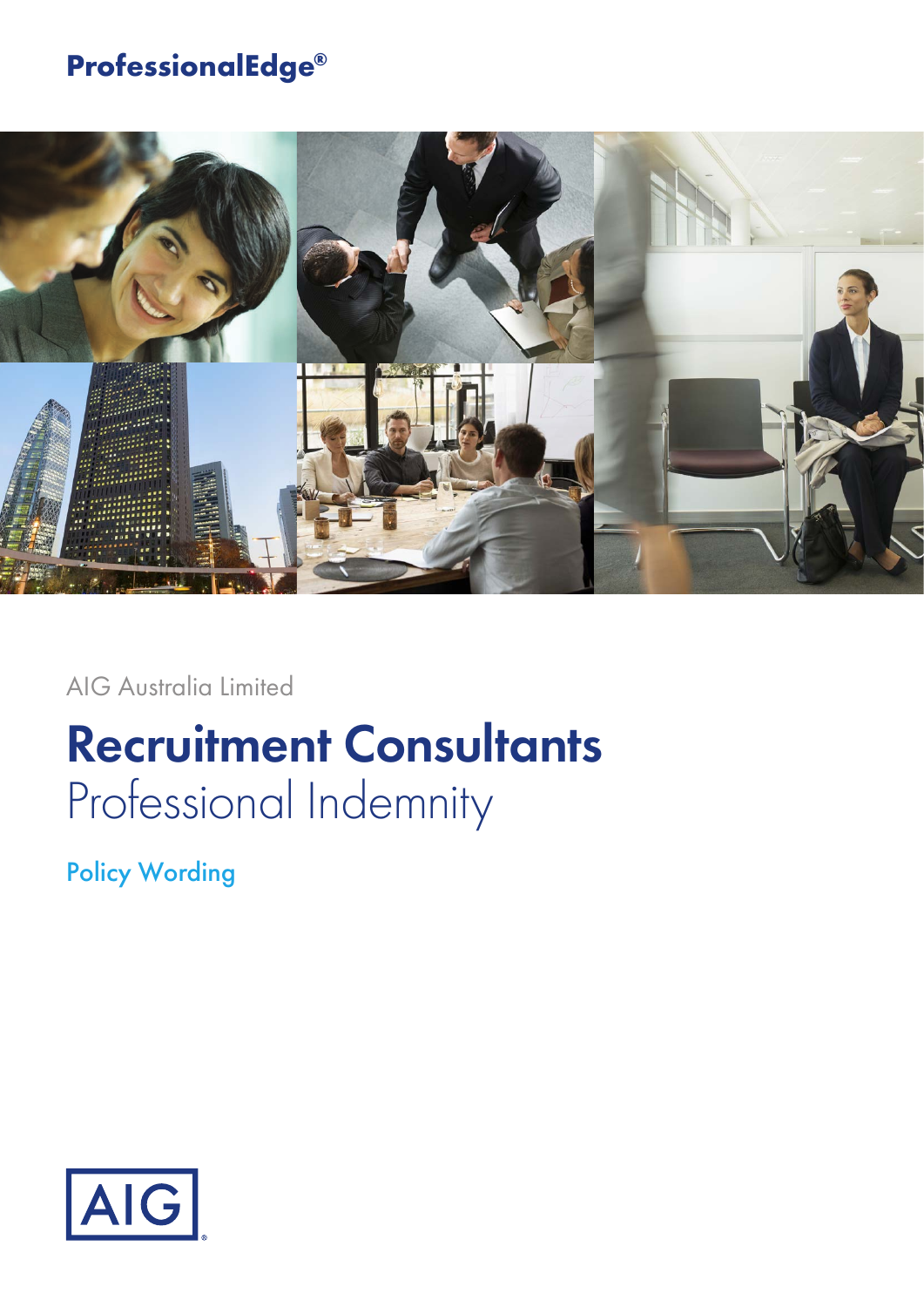## ProfessionalEdge **Recruitment Consultants** Professional Indemnity

## Table of Contents

| Introduction                       | 3  |
|------------------------------------|----|
| Duty of Disclosure                 | 3  |
| Policy Wording                     | 3  |
| Claims Made and Notified           | 3  |
| <b>Privacy Notice</b>              | 3  |
| Copyright                          | 4  |
| Dispute Resolution Process         | 4  |
| Section 1 - Professional Indemnity | 5  |
| Section 2 – Public Liability       | 10 |
| Section 3 – Exclusions             | 11 |
| Section 4 – Claims Conditions      | 18 |
| Section 5 – Defence & Settlement   | 20 |
| Section 6 – Limit & Retention      | 22 |
| Section 7 - General Provisions     | 23 |
| Section 8 – Definitions            | 25 |
|                                    |    |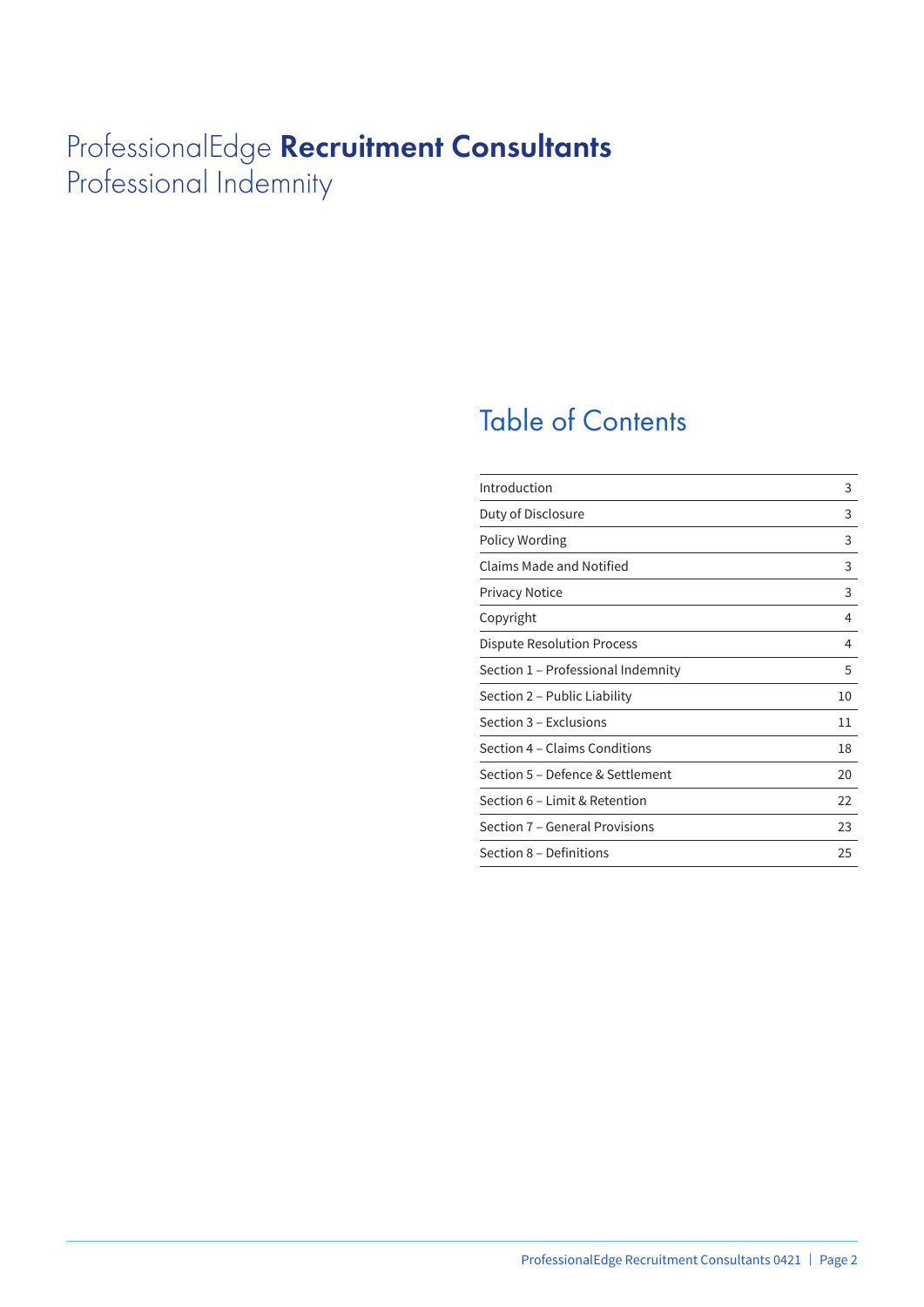### Important Notices

This **Policy** is issued/insured by AIG Australia Limited (AIG), ABN 93 004 727 753 AFSL No 381686

**Sydney:** Level 19, 2 Park Street, NSW 2000 (1300 030 886) **Melbourne:** Level 13, 717 Bourke Street, VIC 3008 (1300 030 886) **Brisbane:** Level 11, 120 Edward Street, QLD 4000 (1300 030 886) **Perth:** Level 11, 108 St. George Terrace, WA 6000 (1300 030 886)

### Duty of Disclosure

Before you enter into an insurance contract, you have a duty to tell us anything that you know, or could reasonably be expected to know, that may affect our decision to insure you and on what terms.

*You have this duty until we agree to insure you.*

You have the same duty before you renew, extend, vary or reinstate an insurance contract.

You do not need to tell us anything that:

- reduces the risk we insure you for; or
- is common knowledge; or
- we know or should know as an insurer; or
- we waive your duty to tell us about.

Subject to the Cancellation General Provision, if you do not tell us anything you are required to, we may cancel your contract or reduce the amount we will pay you if you make a claim, or both.

If your failure to tell us is fraudulent, we may refuse to pay a claim and treat the contract as if it never existed.

## Policy Wording

This **Policy** has two coverage sections:

- Section 1 Professional Indemnity; and
- Section 2 Public Liability.

Individual coverage sections set out the Insurance Covers and Extensions applicable to those individual sections. There are also Exclusions, Definitions and Conditions that may apply to each coverage section or both coverage sections.

If we issue you an insurance policy, a Policy Schedule will also be provided. The Policy Schedule will set out details of the cover provided and should be read together with this policy wording.

## Claims Made and Notified

Section 1 – Professional Indemnity of this **Policy** contains *claims-made and notified* Insurance Covers and extensions. This means that those Insurance Covers and extensions will only cover **Claims** first made against you during the **Policy Period** and notified to the **Insurer** as soon as practicable in the **Policy Period** or any applicable extended reporting period. This **Policy** may not provide cover for any **Claims** made against you if at any time prior to the commencement of this **Policy** you became aware of facts which might give rise to those claims being made against you.

Section 40(3) of the *Insurance Contracts Act 1984* provides that where you gave notice in writing to an insurer of facts that might give rise to a claim against you as soon as was reasonably practicable after you became aware of those facts but before insurance cover provided by an insurance contract expires, the insurer is not relieved of liability under the contract in respect of the claim, when made, by reason only that it was made after the expiration of the period of insurance cover provided by the contract.

This **Policy** excludes prior **Claims** and circumstances as outlined in the *"Prior Claims and Circumstances"* Exclusion.

## **Privacy Notice**

**This notice sets out how AIG collects, uses and discloses personal information about:**

- **you, if an individual; and**
- **other individuals you provide information about.**

**Further information about our Privacy Policy is available at www.aig.com.au or by contacting us at australia.privacy.manager@aig.com or on 1300 030 886.**

#### **How we collect your personal information**

AIG usually collects personal information from you or your agents.

- AIG may also collect personal information from:
- our agents and service providers;
- other insurers;
- people who are involved in a claim or assist us in investigating or processing claims, including third parties claiming under your policy, witnesses and medical practitioners;
- third parties who may be arranging insurance cover for a group that you are a part of;
- providers of marketing lists and industry databases; and
- publically available sources.

#### **Why we collect your personal information**

AIG collects information necessary to:

- underwrite and administer your insurance cover;
- improve customer service and products and carry out research and analysis, including data analytics; and
- advise you of our and other products and services that may interest you.

You have a legal obligation under the *Insurance Contracts Act 1984* to disclose certain information. Failure to disclose information required may result in AIG declining cover, cancelling your insurance cover or reducing the level of cover, or declining claims.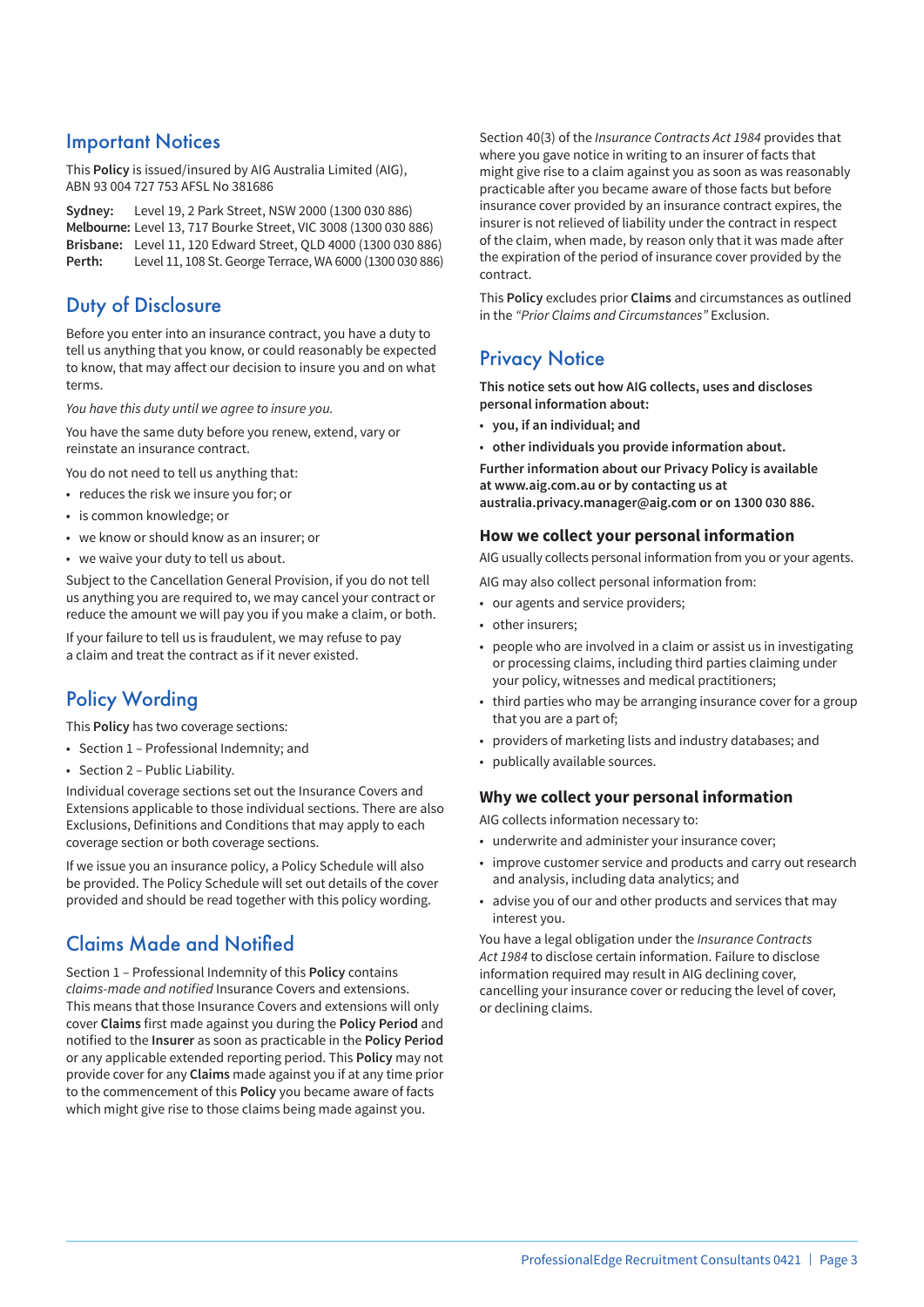#### **To whom we disclose your personal information**

In the course of underwriting and administering your policy we may disclose your information to:

- your or our agents, entities to which AIG is related, reinsurers, contractors or third party providers providing services related to the administration of your policy;
- banks and financial institutions for policy payments;
- your or our agents, assessors, third party administrators, emergency providers, retailers, medical providers, travel carriers, in the event of a claim;
- entities to which AIG is related and third party providers for data analytics functions;
- other entities to enable them to offer their products or services to you; and
- government, law enforcement, dispute resolution, statutory or regulatory bodies, or as required by law.

AIG is likely to disclose information to some of these entities located overseas, including in the following countries: United States of America, Canada, Bermuda, United Kingdom, Ireland, Belgium, The Netherlands, Germany, France, Singapore, Malaysia, the Philippines, India, Hong Kong, New Zealand as well as any country in which you have a claim and such other countries as may be notified in our Privacy Policy from time to time.

You may request not to receive direct marketing communications from AIG.

#### **Access to your personal information**

Our Privacy Policy contains information about how you may access and seek correction of personal information we hold about you. In summary, you may gain access to your personal information by submitting a written request to AIG.

In some circumstances permitted under the *Privacy Act 1988*, AIG may not permit access to your personal information. Circumstances where access may be denied include where it would have an unreasonable impact on the privacy of other individuals, or where it would be unlawful.

#### **Complaints**

Our Privacy Policy also contains information about how you may complain about a breach of the applicable privacy principles and how we will deal with such a complaint.

#### **Consent**

If applicable, your application includes a consent that you and any other individuals you provide information about consent to the collection, use and disclosure of personal information as set out in this notice.

## Copyright

The content of this policy wording, the schedule and any endorsement or notice we give you in writing, including but not limited to the text and images therein, and their arrangement, is the copyright property of AIG. All rights reserved. AIG hereby authorises you to copy and display the content herein, but only in connection with AIG business. Any copy you make must include this copyright notice. Limited quotations from the content are permitted if properly attributed to AIG; however, except as set forth above, you may not copy or display for redistribution to third parties any portion of the content of this policy wording, the schedule and any endorsement or notice we give you in writing, without the prior written permission of AIG. No modifications of the content may be made. Nothing contained herein shall be construed as conferring by implication or otherwise any license or right under any patent, trademark, copyright (except as expressly provided above), or other proprietary rights of AIG or of any third party.

### Dispute Resolution Process

We are committed to handling any complaints about our products or services efficiently and fairly.

If you have a complaint:

- (i) contact your insurance intermediary and they may raise it with us;
- (ii) if your complaint is not satisfactorily resolved you may request that your matter be reviewed by management by writing to:

The Compliance Manager AIG Australia Limited Level 13, 717 Bourke Street Docklands Vic 3008

**This document contains your Insurance Policy terms, covers, exclusions, conditions and definitions. It is important that you read it, understand it and retain it in a safe place.**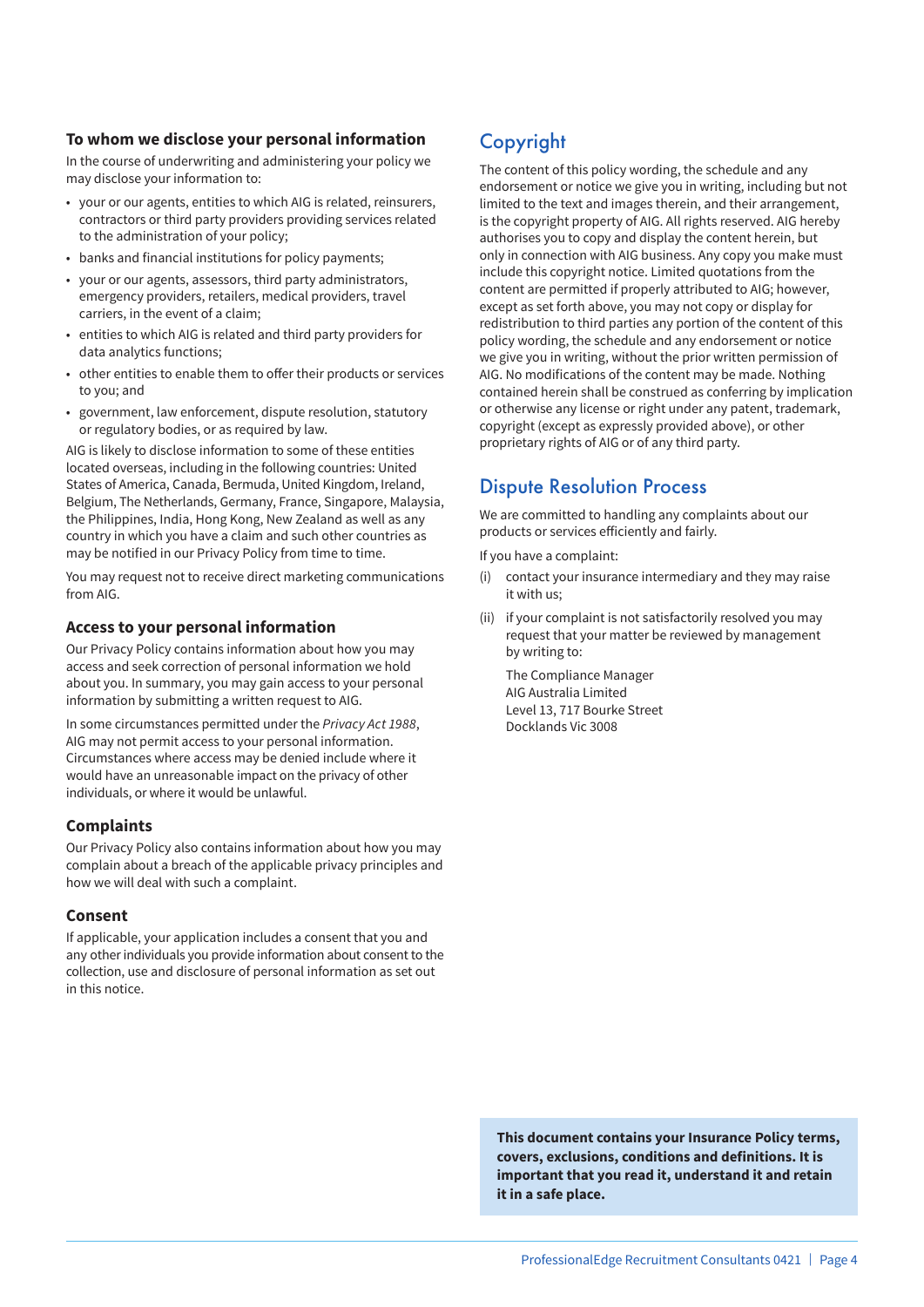In consideration of the payment of the **Premium** and subject to all the provisions of this **Policy**, the **Insurer** agrees as follows:

## Section 1 – Profesional Indemnity

### 1.1 Professional Indemnity Insurance Covers

All cover under this Section 1 – Professional Indemnity of the **Policy** is afforded solely with respect to **Claims** first made against an **Insured** during the **Policy Period** and notified to the **Insurer** as required by this **Policy**.

#### **Professional Liability**

The **Insurer** will indemnify the **Insured** against civil liability resulting from any **Claim** arising from the performance of **Professional Services**.

#### **Advanced Defence Costs**

The **Insurer** will pay **Defence Costs** incurred in defending any **Claim** covered under this **Policy**.

The **Insurer** shall advance **Defence Costs** and all other costs and expenses payable in accordance with the *"Insurer Response"* Claims **Condition** 

### 1.2 Professional Indemnity Standard Extensions

The **Insurer** agrees to extend indemnity as stated in each of the following Standard Extensions. Cover under the Standard Extension is subject to all the terms, conditions, definitions and exclusions of this **Policy** unless otherwise stated in the Standard Extension.

#### **Automatic Run-Off Event**

In the event that a **Run-Off Event** occurs during the **Policy Period**, the **Policy** will convert into an automatic run-off period up to the expiry of the **Policy Period** in which the **Insured** may give notice of any **Claim** first made against the **Insured** for civil liability arising from **Professional Services** performed prior to the effective date of the **Run-Off Event**.

The **Policyholder** shall, for no additional premium, also be entitled to an *Extended Reporting Period* of 84 months following the expiry of this **Policy** during which an **Insured** may give notice of any **Claim** first made against the **Insured** for civil liability arising from **Professional Services** performed prior to the effective date of the **Run-Off Event**.

The *Extended Reporting Period* immediately above shall only be available:

- (i) if the **Policyholder** provides a satisfactory signed No Claims Declaration to the **Insurer** prior to the expiry of this **Policy**;
- (ii) if the **Insured** has not received notice of any **Claim**, writ, summons, impending proceedings, impending prosecution or inquest during the **Policy Period**;
- (iii) where the **Insured** has maintained a professional indemnity policy with the **Insurer** for a minimum of 3 years immediately prior to the inception of this **Policy**; and
- (iv) any additional terms and conditions or Exclusions the **Insurer** may reasonably decide; and

shall be subject to the **Limits of Liability** and **Retention**.

Where the **Insured** has not met such terms and conditions, the **Insurer** may nevertheless, in its sole discretion, offer an *Extended Reporting Period* of up to 84 months following the expiry of this **Policy** for an additional premium.

#### **Breach of Fiduciary Duty**

The **Insurer** will indemnify the **Insured** against civil liability resulting from any **Claim** arising from the performance of **Professional Services** which is for a breach of fiduciary duty.

#### **Breach of Warranty of Authority**

The **Insurer** will indemnify the **Insured** against civil liability resulting from any **Claim** arising from the performance of **Professional Services** which is for a breach of warranty of authority committed, by or on behalf of the **Insured**, in good faith and with the reasonable belief of the person alleged to have committed the breach that appropriate authority was held.

The **Insurer's** liability to indemnify the **Insured** under this Standard Extension is \$250,000 in the aggregate for the **Policy Period**.

#### **Claims Mitigation Costs**

The **Insurer** will indemnify the **Insured** for the **Insured's** reasonable direct costs and expenses that the **Insurer** is reasonably satisfied are necessarily incurred as a result of reasonable and necessary rectification or mitigation action taken by the **Insured** to minimise the amount of any **Claim** that would be covered under this **Policy**, provided that each of the following conditions precedent are required to be met before the **Insurer** shall become liable to indemnify:

- (i) the **Insured** first became aware of the facts that might give rise to the **Claim** during the **Policy Period**;
- (ii) the **Insurer** is informed in writing during the **Policy Period** of the circumstance likely to give rise to the **Claim** that would be covered under this **Policy** and the rectification or mitigation action that is required to avoid or reduce the amount of any **Claim** that would be covered under this **Policy**;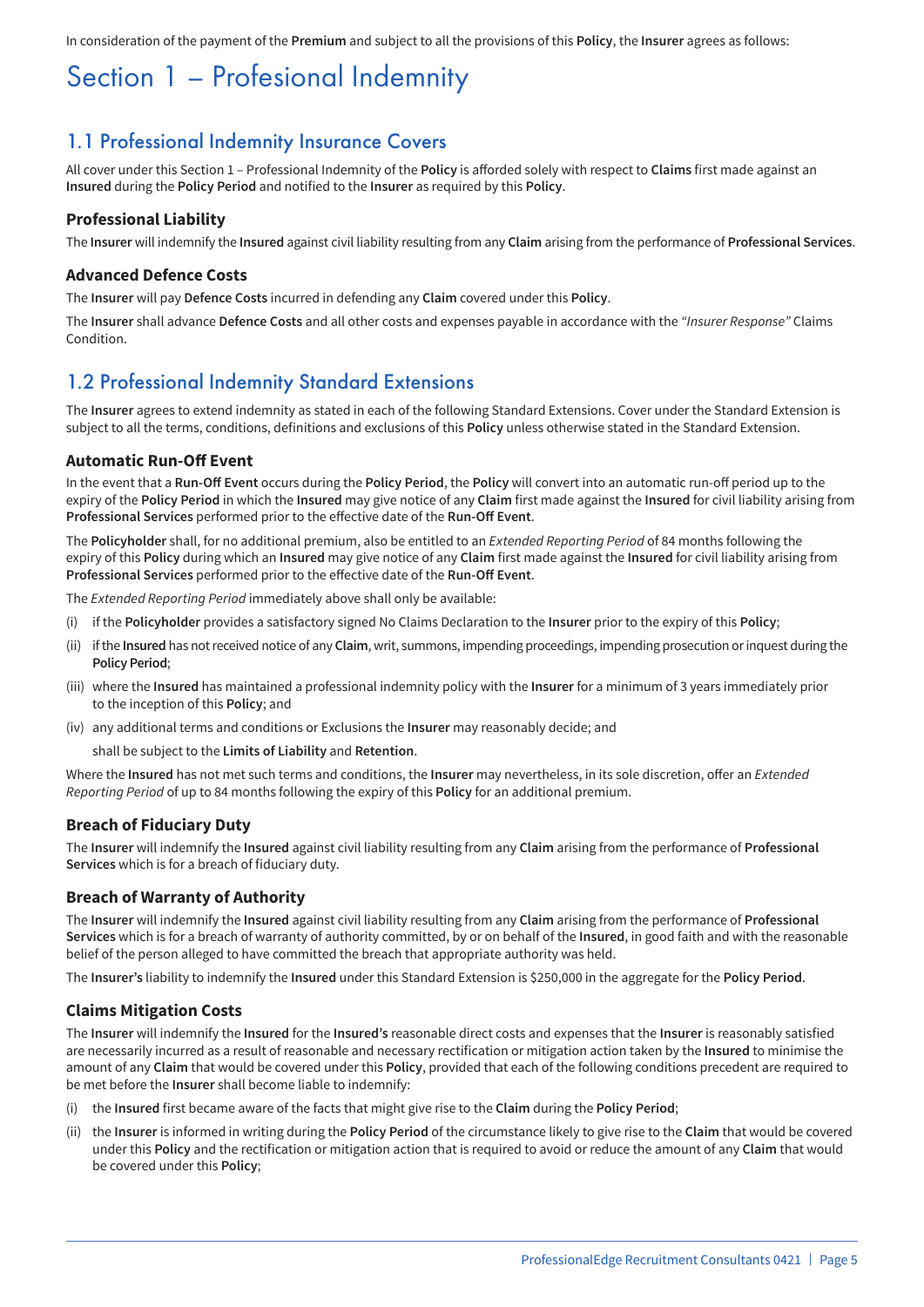- (iii) direct costs and expenses shall not include any element of profit or loss of profit, costs and expenses of materials or **Professional Services**, which results in an increased quality from that specified in the relevant contract, nor any element of overheads, staff remuneration, standing idle time or management time of the **Insured**; and
- (iv) the **Insurer** has consented in writing to the payment of such direct costs and expenses before work is carried out, such consent not to be unreasonably withheld.

The **Insurer's** liability to indemnify the **Insured** under this Standard Extension is subject to a sub-limit of \$100,000 for any one **Claim**, and \$250,000 in the aggregate for the **Policy Period**.

#### **Compensatory Fines and Penalties**

Notwithstanding part (iv) of the *"Commercial Management"* Exclusion, but subject to all other Exclusions, the **Insurer** will indemnify the **Insured** against civil liability resulting from any **Claim** arising from the performance of **Professional Services** for any compensatory civil penalty or civil compensatory order, other than an award of damages, payable by the **Insured**.

No cover is available under this Standard Extension for **Claims** resulting from:

- (i) any actual or alleged deliberate or intentional failure to comply with any law notice, direction, enforcement action or proceeding under any legislation;
- (ii) gross negligence or recklessness; or
- (iii) any taxes, rates, levies, duties, charges, fees, or any other revenue or impost, payable.

The **Insurer's** liability to indemnify the **Insured** under this Standard Extension is subject to a sub-limit of \$250,000 for any one **Claim**, and \$500,000 in the aggregate, for the **Policy Period**.

#### **Continuity**

In the absence of fraudulent non-disclosure, where a **Claim** that would otherwise be covered by this **Policy** is excluded by the *"Prior Claims and Circumstances"* Exclusion part (ii), then cover is provided under this **Policy** for that **Claim**, provided always that:

- (i) the **Insured** first became aware of the facts that might give rise to the **Claim** after the **Continuity Date**; and
- (ii) the cover shall be in accordance with the provisions of the policy in force when the **Insured** first became so aware.

#### **Contractual Liability**

The **Insurer** will indemnify the **Insured** against civil liability resulting from any **Claim** arising from the performance of **Professional Services** which is for contractual liability but only to the extent the liability of the **Insured** under the contract arises from the performance of **Professional Services** and would have arisen in the absence of the contract.

#### **Court Attendance**

For any **Employee**, principal, partner or director who has been required to attend, and actually attends, court as a witness in connection with a **Claim** notified under and covered by this **Policy**, **Defence Costs** will include an amount of \$500 per day.

No **Retention** shall apply to the extension.

#### **Defamation**

The **Insurer** will indemnify the **Insured** against civil liability resulting from any **Claim** arising from the performance of **Professional Services** which is for defamation, libel or slander committed by an **Insured**. No cover is provided under this extension where the defamation, libel or slander is committed intentionally by an **Insured**.

#### **Extended Reporting Period**

If the **Insurer** cancels or does not renew this **Policy**, other than for non-payment of **Premium** or for any other breach of the terms of this **Policy** by an **Insured**, the **Policyholder** shall have the right to an *Extended Reporting Period* of 60 days following the date of cancellation or expiry in which to give notice of any **Claim** first made against the **Insured** for civil liability arising from **Professional Services** performed on or prior to the expiry of this **Policy**.

The above *Extended Reporting Period* shall not apply if a **Run-Off Event** occurs.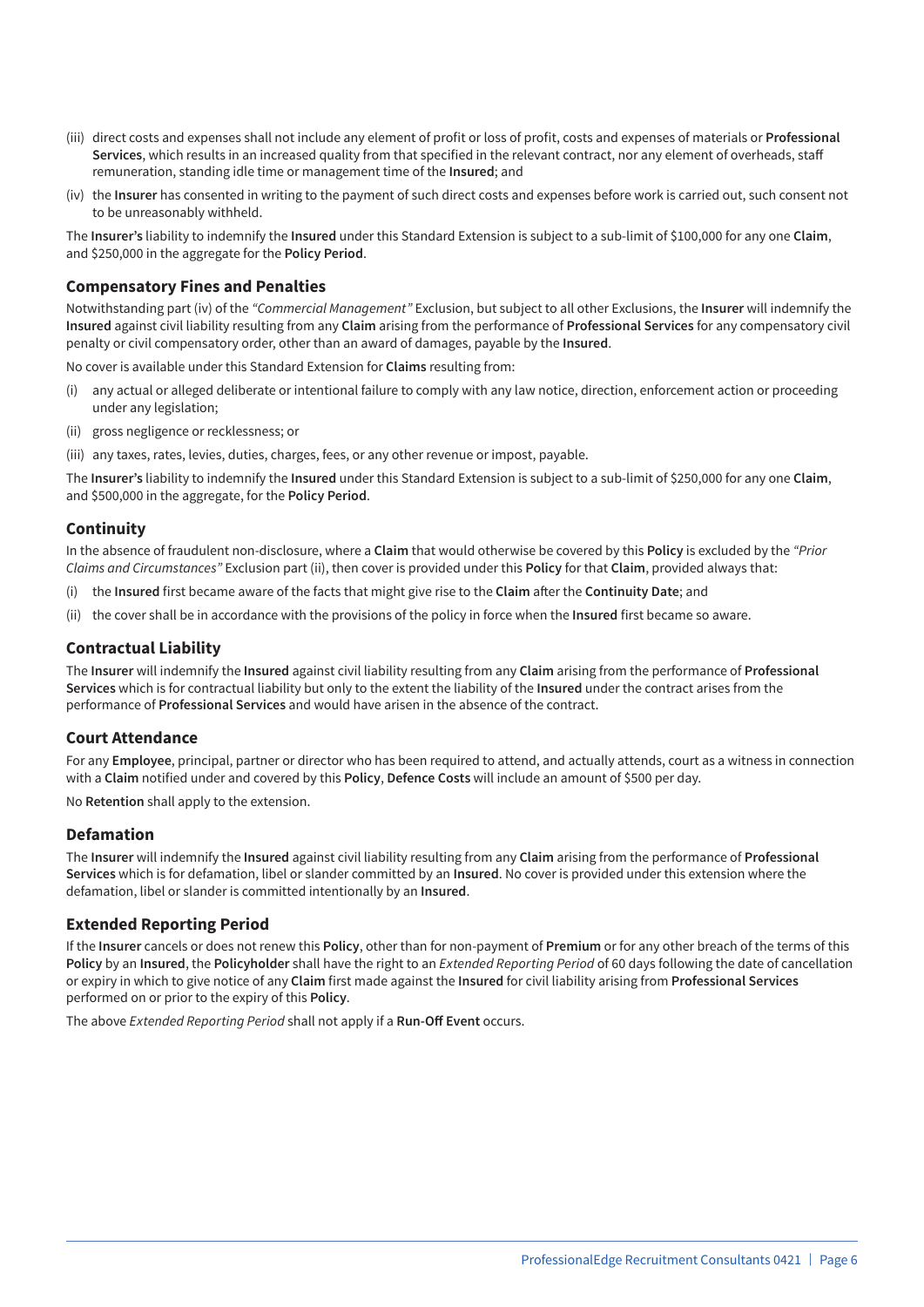#### **Fraud/Dishonesty**

Notwithstanding the *"Fraud & Dishonesty"* Exclusion, but subject to all other Exclusions, the **Insurer** will indemnify the **Insured** against civil liability resulting from any **Claim** arising from the performance of **Professional Services** which is for **Fraud/Dishonesty** by any:

- (i) **Employee**; or
- (ii) any natural person who is or has been a principal, partner or director of the **Policyholder** or any **Subsidiary**.

No cover is available under this Standard Extension:

- (a) to any **Insured** who has committed or condoned the **Fraud/Dishonesty**; or
- (b) for or in respect of a **Claim** arising out of, or in any way connected with, loss of **Money**.

#### **Intellectual Property/Confidentiality**

Notwithstanding the *"Intellectual Property/Confidentiality"* Exclusion, but subject to all other Exclusions, the **Insurer** will indemnify the **Insured** against civil liability resulting from any **Claim** arising from the performance of **Professional Services** which is for any breach of **Intellectual Property Rights** by the **Insured**. No cover is available under this Standard Extension for **Claims** resulting from any intentional breach of **Intellectual Property Rights**.

#### **Inquiry Costs**

The **Insurer** will pay on behalf of the **Insured Inquiry Costs** to prepare for and attend an **Inquiry**, provided that the notice requiring the **Insured** to attend the **Inquiry** is first served on the **Insured** during the **Policy Period** and notified to the **Insurer** during the **Policy Period**.

The **Insurer's** liability to indemnify the **Insured** under this Standard Extension is subject to a sub-limit of \$500,000 in the aggregate for the **Policy Period**.

#### **Joint Ventures**

The **Insurer** will indemnify the **Insured** against civil liability resulting from any **Claim** arising from the performance of **Professional Services** in connection with any association or joint venture of which the **Insured** forms part; provided, however, that the **Insurer** shall only be liable for the proportion that represents the **Insured's** liability in such association or joint venture. No cover is provided to any associate or joint venture partner of the **Insured**.

#### **Lost Documents**

Notwithstanding the *"Cyber"* Exclusion, but subject to all other Exclusions, with respect to a **Third Party's Document**:

- (i) for which an **Insured** is legally responsible, and
- (ii) that, during the **Policy Period**, has been destroyed, damaged, lost, distorted solely in the performance of **Professional Services**,

the **Insurer** will pay on behalf of the **Insured**, up to the Sublimit of Liability set out below, the reasonable and necessary costs and expenses incurred by the **Insured** in replacing or restoring such **Third Party Documents** provided that:

- (a) such loss, damage or destruction or distortion is first **Discovered** and reported to the **Insurer** during the **Policy Period**;
- (b) such loss, damage, destruction or distortion is sustained while the **Third Party Documents** are either:
	- (i) in transit; or
	- (ii) in the custody of the **Insured** or of any person to whom the **Insured** has entrusted them;
- (c) the lost or mislaid **Third Party Documents** have been the subject of a diligent search by or on behalf of the **Insured**;
- (d) the amount of such costs and expenses shall be supported by evidence of expenditure that shall be subject to written approval by a competent person to be nominated by the **Insurer** with the consent of the **Insured**; and
- (e) the **Insurer** shall not be liable for costs and expenses arising out of wear, tear and/or gradual deterioration, moth and vermin, or other matters beyond the **Insured's** control.

The **Insurer's** liability to indemnify the **Insured** under this Standard Extension is subject to a sub-limit of \$500,000 in the aggregate for the **Policy Period**.

A **Retention** of \$1,000 (each and every claim) shall apply to this extension.

#### **Misleading or Deceptive Conduct**

The **Insurer** will indemnify the **Insured** against civil liability resulting from any **Claim** arising from the performance of **Professional Services** which is for any **Misleading or Deceptive Conduct**.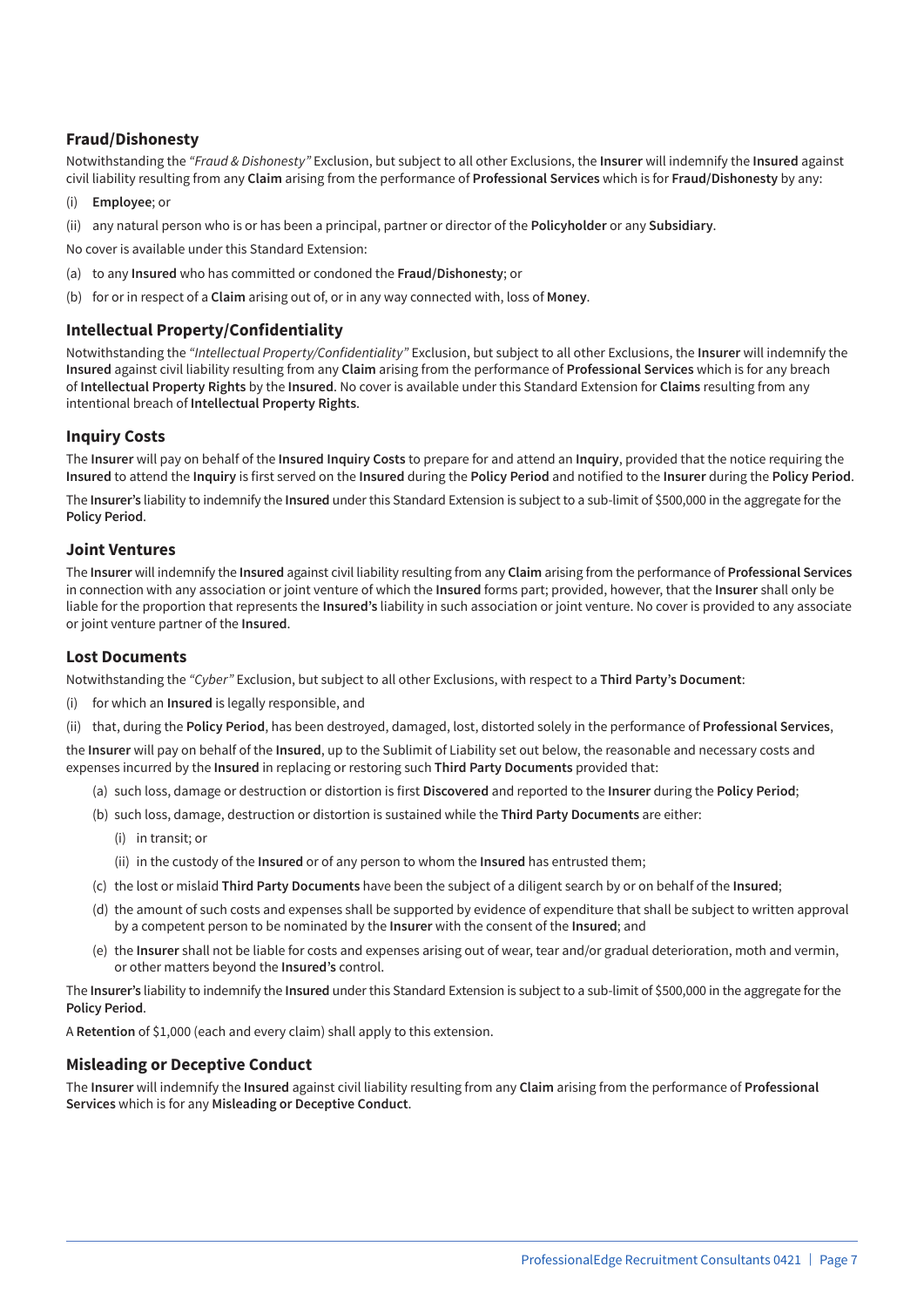#### **New Subsidiaries**

The *"Subsidiary"* Definition is deemed to include any entity or company created and/or acquired by the **Policyholder** during the **Policy Period**.

The **Insurer** will provide cover to any entity or company that becomes a **Subsidiary** of the **Policyholder** during the **Policy Period** at nil additional premium for a period of 45 days from the effective date of the entity or company becoming a **Subsidiary** (but not beyond the **Policy** expiry date, or any *Extended Reporting Period*), provided always that:

- (i) the preceding annual gross revenue of the entity or company does not exceed 10% of the **Policyholder's** annual revenue;
- (ii) the entity or company is not incorporated in the United States of America; or
- (iii) the entity or company has not had any paid or incurred Professional Indemnity claims in the past 5 years.

During the 45 days, the **Policyholder** will provide full details to the **Insurer** of the entity or company and the **Insurer** in its absolute discretion will have the option to continue to cover the entity or company and to apply any terms and conditions to the extension of cover, including but not limited to charging additional premium.

Cover for any such entity or company that becomes a **Subsidiary** shall only apply to a **Claim** or loss insured by this **Policy** arising from the performance of **Professional Services** by such entity or company while it is a **Subsidiary** of the **Policyholder**.

#### **Past Partner Liability**

To the extent that any principal, partner or director of the **Policyholder** has personal liability for professional services rendered prior to becoming a principal, partner or director of the **Policyholder** which are the same as those specified in this **Policy**, "**Professional Services**" shall also mean the professional services of such principal, partner or director, provided that such person's previous business did not at any one time have more than four (4) partners or principals.

#### **Previous Business Name**

The "**Insured**" Definition is extended to include any business name under which the **Policyholder** previously traded.

#### **Privacy**

The **Insurer** will indemnify the **Insured** against civil liability resulting from any **Claim** arising from the performance of **Professional Services** which is for any unintentional breach of privacy law.

#### **Reinstatement Limit of Liability**

If the **Limit of Liability** (Aggregate) is exhausted by any **Claim**, **Claims** and/or **Defence Costs** during the **Policy Period**, subject to the provisions below **Insurers** will reinstate the **Limit of Liability** (any one **Claim**)for any two subsequent totally unrelated **Claims** arising from the performance of **Professional Services** made during the **Policy Period**.

If the **Policyholder** has in effect any excess layer policy or policies providing excess layer coverage for limits in excess of the **Limit of Liability**, the reinstatements provided will each only become effective after the total exhaustion of the limits of all such excess coverage by reason of the payment of indemnity thereunder but prior to any similar reinstatement provision contained in such policy or policies becoming effective. The **Policyholder** agrees to notify the **Insurer** of such excess layer policies within 14 days of the inception of the **Policy**.

It is the intention of this extension, and it is agreed that, that the sums reinstated shall:

- (i) provide cover in respect of subsequent **Claims** arising from the performance of **Professional Services** which are totally unrelated to the **Claims** or circumstances that give rise to the **Claims** already notified;
- (ii) not apply to the balance of any **Claim** which contributed to the exhaustion of the **Limit of Liability** (Aggregate) once the **Limit of Liability** (Aggregate) is so exhausted;
- (iii) not apply to any Standard Extension, Optional Extension or for which a Sub Limit of Liability is provided for in this **Policy**, or the *"Public Relations Expenses"* Risk Management Extension; and
- (iv) not apply to any grant of the *"Extended Reporting Period"* Standard Extension or the *"Run-Off Event"* Standard Extension.

The liability of the **Insurers** in respect of all **Claims** resulting from:

- (a) the same cause, or
- (b) a single act or omission, or
- (c) a series of continuous, repeated or related act or omission, or
- (d) the dishonesty or infidelity of any one person or in which such person is concerned or implicated,

shall not exceed the **Limit of Liability** (any one **Claim**).

No cover under this Extension shall apply if any *Extended Reporting Period* is granted under the *"Extended Reporting Period"* Standard Extension or the *"Run-Off Event"* Standard Extension, or during such *Extended Reporting Period*, including for **Claims** reported during that period.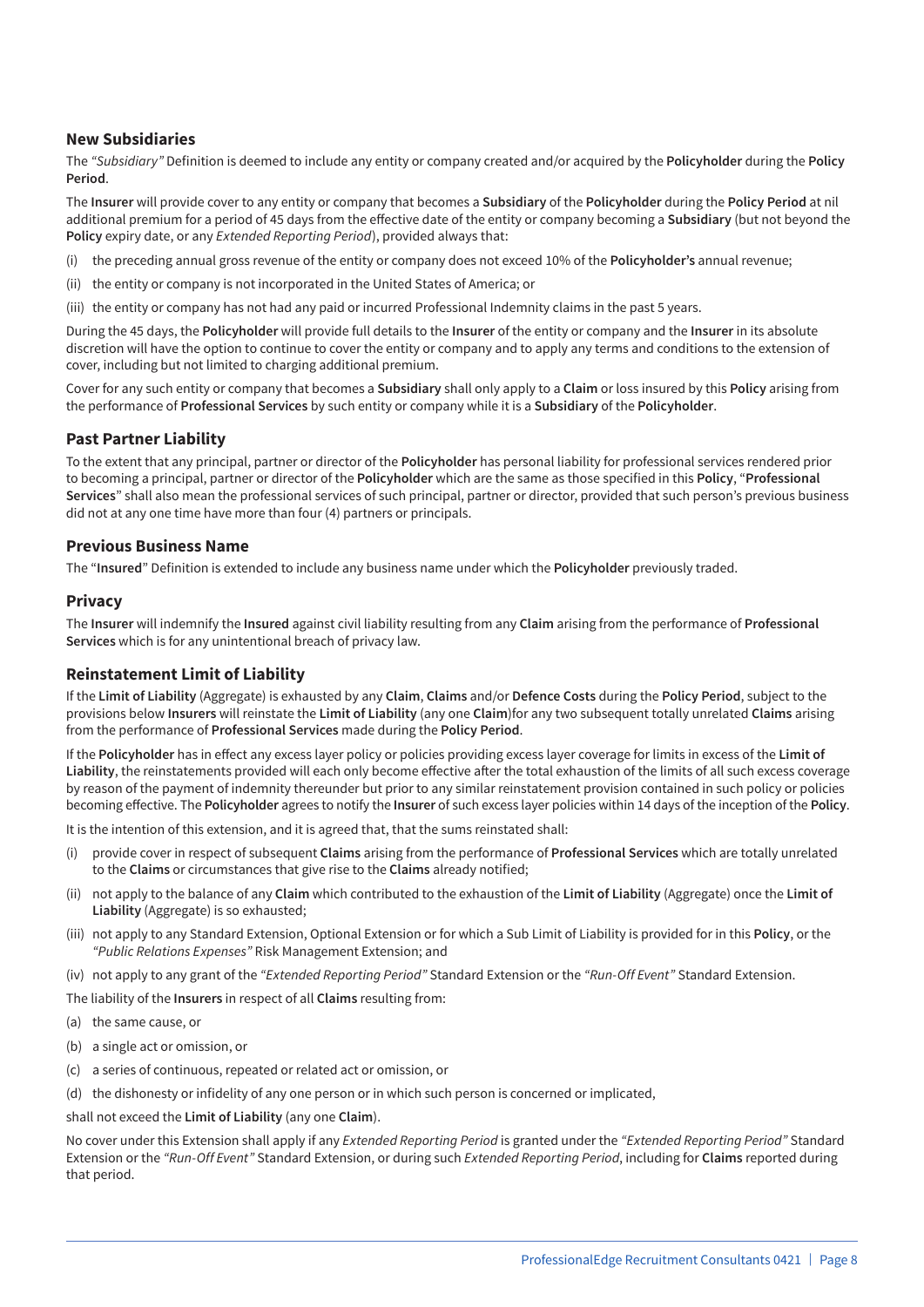#### **Vicarious Liability**

Subject always to the *Labour Hire* Exclusion and the *Place Labour Activities* Exclusion (and all other exclusions), the **Insurer** will indemnify the **Insured** against civil liability resulting from any **Claim** arising from the performance of the **Insured's Professional Services** by any **Agent** or consultant acting on the **Policyholder's** behalf and for whom an **Insured** is legally liable.

For the avoidance of doubt the **Insurer** will not be liable for the **Agent's** own liability, or be prevented from pursuing a recovery from any **Agent**, nor will it be liable for any vicarious liability for any contractual liability assumed by the **Agent** under a contract.

### 1.3 Professional Indemnity Optional Extensions

The following Optional Extension is not included in this **Policy** unless it is specified as being included in the Schedule to this **Policy**.

The **Insurer** agrees to extend indemnity as stated in the Optional Extension, provided always that:

- (a) the Optional Extension is subject to all the terms, conditions, definitions and exclusions of this **Policy**; and
- (b) the inclusion of the Optional Extension does not increase the **Limit of Liability**.

#### **Fidelity**

Notwithstanding the *"Fraud/Dishonesty"* Exclusion to the extent it applies to **Employees**, but subject to the *"Cyber"* Exclusion and all other Exclusions, the **Insurer** shall pay the **Policyholder** or any **Subsidiary** for its **Direct Financial Loss** due to **Dishonest Acts** committed after the **Continuity Date** which are **Discovered** during the **Policy Period** and reported to the **Insurer** as required by this **Policy**.

The **Insurer**'s liability to indemnify the **Insured** under this Optional Extension is subject to a sub-limit of \$50,000 in the aggregate for the **Policy Period**.

### 1.4 Professional Indemnity Risk Management Extensions

The **Insurer** agrees to extend indemnity as stated in each of the following Risk Management Extensions. Cover under the Risk Management Extension is subject to all the terms, conditions, definitions and exclusions of this **Policy** unless otherwise stated in the Risk Management Extension.

#### **Business Guard Advisory Panel**

During the **Policy Period** the **Policyholder** is entitled to up to one hour of free advice for each query deriving from the same or related facts from the *BusinessGuard Advisory Panel* which relates to matters which are relevant to the cover provided under this **Policy**.

The **Insurer** consents to the appointment of any member firm, in the absence of a conflict of interest, to act on behalf of the **Insureds** in respect of any **Claim** notified to the **Insurer**, provided the **Insurer** accepts the notification under the **Policy** and subject always to the "*Claims*" Conditions.

The **Insureds** may access the services of the *BusinessGuard Advisory Panel* by contacting the firms listed as such at www.aig.com.au.

No **Retention** shall apply to this extension.

#### **Public Relations Expenses**

The **Insurer** will pay to or on behalf of the **Insured** the reasonable fees, costs and/or expenses incurred by the **Insured** for the use of a **Third Party** public relations consultant provided that the fees, costs and/or expenses are incurred:

- (i) with the prior written consent of the **Insurer**; and
- (ii) for the purpose only of mitigating the adverse effect, or the potential to have an adverse effect, on the **Policyholder's** or **Subsidiary's** reputation where the **Professional Services** performed by the **Insured** have given, or could give, rise to a **Claim**.

The **Insurer's** liability to indemnify the **Insured** under this Extension is subject to a sub-limit of \$100,000 in the aggregate for the **Policy Period**.

No **Retention** shall apply to this extension.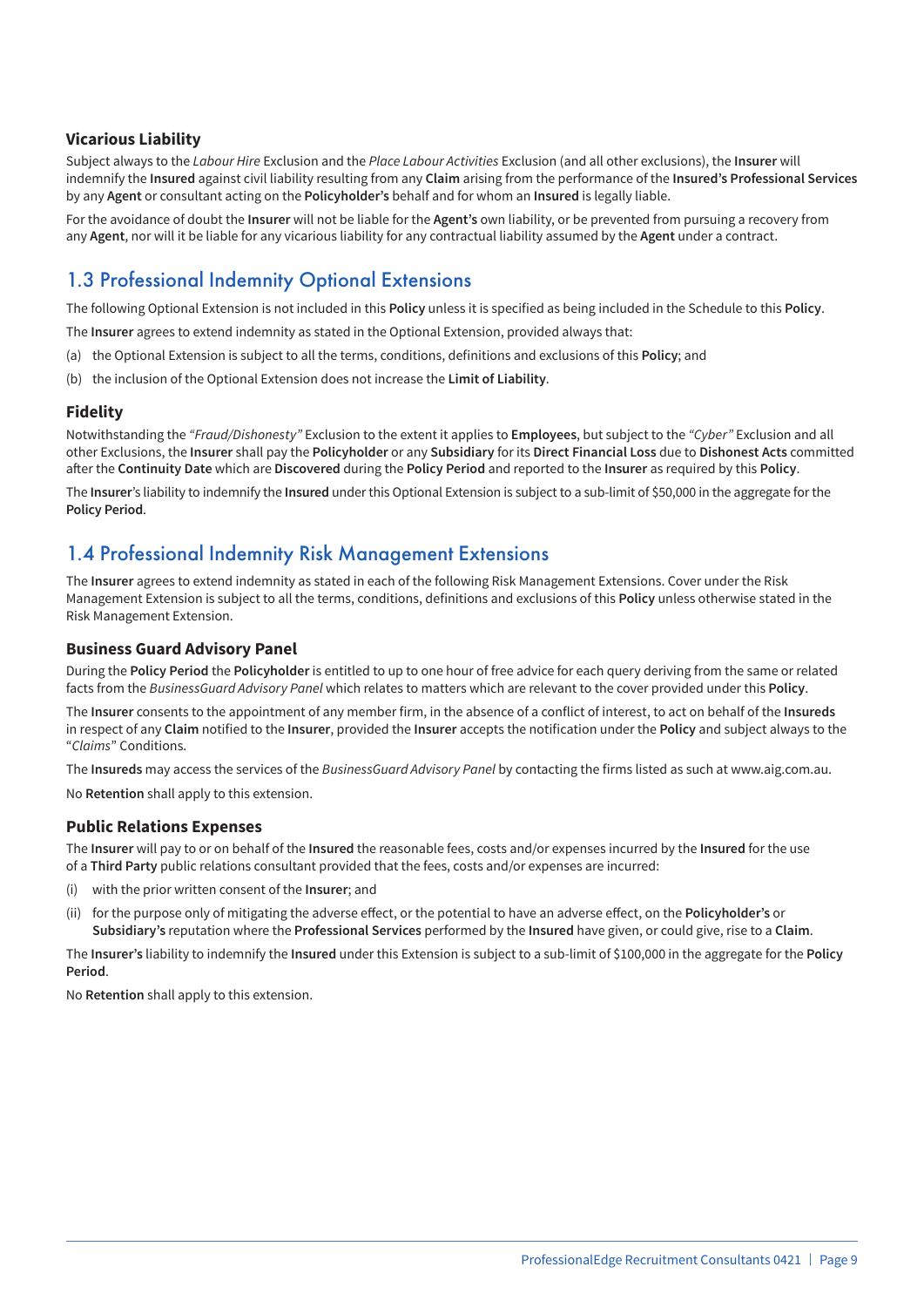## Section 2 – Public Liability

## 2.1 Public Liability Insurance Cover

#### **Public Liability**

The **Insurer** will pay on behalf of any **Insured** all **Damages** resulting from:

- (i) **Personal Injury**; or
- (ii) **Property Damage**;

occurring during the **Policy Period** caused by an **Occurrence** happening in connection with the **Business Premises** of the **Policyholder**.

#### **Supplementary Payments**

With respect to the indemnity provided by this **Policy** the **Insurer** will:

- (i) defend, in the **Insured's** name and on the **Insured's** behalf, any claim or suit against the **Insured** alleging such **Personal Injury**, or **Property Damage** and seeking damages on account thereof even if any of the allegations of such claim or suit is groundless, false or fraudulent and the **Insurer** may investigate, negotiate and settle any claim or suit as the **Insurer** may deem expedient, and will pay **Defence Costs** incurred in defending any such claim or suit;
- (ii) pay such part of any component covered by the **Policy** of all charges, expenses and legal costs recoverable from or awarded against the **Insured** in any such claim or suit and all interest accruing on the **Insurer's** portion of any judgment until the **Insurer** has paid, tendered or deposited in court that part of such judgment that does not exceed the **Limit of Liability**;
- (iii) pay such reasonable expenses, other than loss of earnings, incurred by the **Insured**, at the **Insurer's** request in assisting the **Insurer** in the investigation or defence of any claim or legal action;
- (iv) pay such expenses (other than any medical expenses, which the **Insurer** is prevented from paying by law) incurred by the **Insured** for first aid rendered to others at the time of an **Occurrence** for **Personal Injury**;
- (v) pay the legal costs incurred by the **Insured** with the **Insurer's** consent for representing the **Insured** at any coronial inquest or inquiry or any court of summary jurisdiction; and
- (vi) pay such reasonable expenses incurred by the **Insured** for temporary repairs, shoring up or protection of property of others which has been damaged as a result of an **Occurrence** which may be the subject of indemnity under Section 2 – Public Liability of this **Policy**,

provided that the **Insurer** will not be obliged to pay any claim or judgment or to defend any suit after the **Limit of Liability** has been exhausted by payment of judgments or settlements.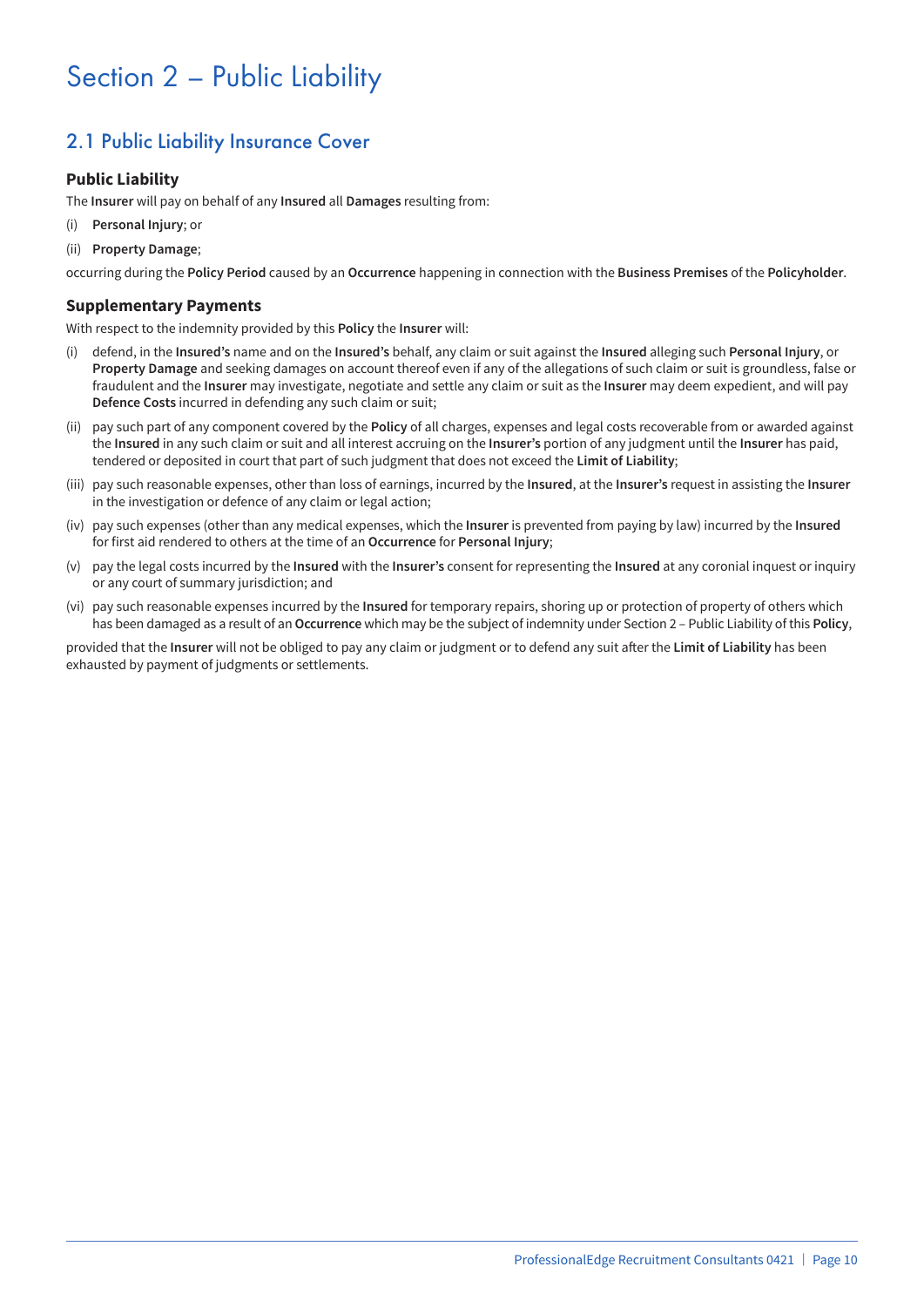## Section 3 – Exclusions

### 3.1 Exclusions applicable to Section 1 – Professional Indemnity

The **Insurer** shall not be liable to make any payment under this **Policy** arising out of, based upon or attributable to:

#### **Assumed or Acquired Liability**

any liability of a **Third Party**:

- (i) assumed by the **Insured** unless the **Insured** would in any event be legally liable in the absence of such assumed liability; or
- (ii) incurred prior to such **Third Party** becoming an **Insured** as a direct consequence of the **Insured** purchasing or acquiring another business or contract.

#### **Anti-Competitive**

any actual or alleged breach of any law or regulation with respect to any of the following activities: restrictive trade practices, antitrust, price fixing, predatory pricing, restraint of trade, unfair competition or tortious interference in another's business or contractual relationships. This includes but is not limited to any such conduct in contravention of the *Competition and Consumer Act 2010* (Cth), any Fair Trading Acts enacted by the States or Territories of Australia, *Federal Trade Commission Act* (USA), *Sherman Anti-Trust Act* (USA), *Clayton Act* (USA) or amendments thereto, or similar law or regulation, or such replacement, anywhere else in the world.

#### **Bodily Injury and/or Property Damage**

- (i) **Bodily Injury** of any person unless the **Bodily Injury** arises out of the performance of **Professional Services**; or
- (ii) loss of or damage to property unless the loss of or damage to property arises out of the performance of **Professional Services**.

#### **Commercial Management**

- (i) the refund of any professional fees;
- (ii) any taxes imposed or payable;
- (iii) any award of non-compensatory damages, including any punitive, aggravated, multiple or exemplary damages;
- (iv) any fine or pecuniary penalty pursuant to any law or regulation which an **Insured** is legally liable to pay;
- (v) any liquidated damages;
- (vi) the costs and expenses of complying with any order for, grant of or agreement to provide injunctive or other non-monetary relief; or
- (vii) any employment related compensation or benefits including but not limited to any salary, wages, commission or bonus, or overheads, charges or expenses of any **Insured**.

#### **Corporate Advisory Activities**

any actual or alleged rendering of or failure to render advice, recommendations, representations, or a fairness opinion in connection with any actual or alleged merger, acquisition, divestiture, tender offer, capital restructuring, dissolution or sale of all or substantially all of the assets or stock of a business entity, or any activity similar in nature or effect.

#### **Cyber**

any liability or loss arising from any intrusion due to the failure or the circumvention of the security of the **Company's Computer System**, which results in any unauthorised access, unauthorised use, hacking, a denial of service attack, a denial of access, the receipt or transmission of a malicious code, malicious software, malicious email, ransomware, trojan or virus which causes the destruction, modification, corruption, damage, deletion or disclosure of **Data** (including data of a third party) stored on any **Company's Computer System**.

#### **Directors & Officers**

the **Insured** acting in the capacity of a director or officer.

#### **Employers Liability**

**Bodily Injury** of any **Employee**.

#### **Employment Practices Liability Exclusion**

the recruitment, employment or termination of any **Employee**, or any decision not to employ a prospective **Employee**.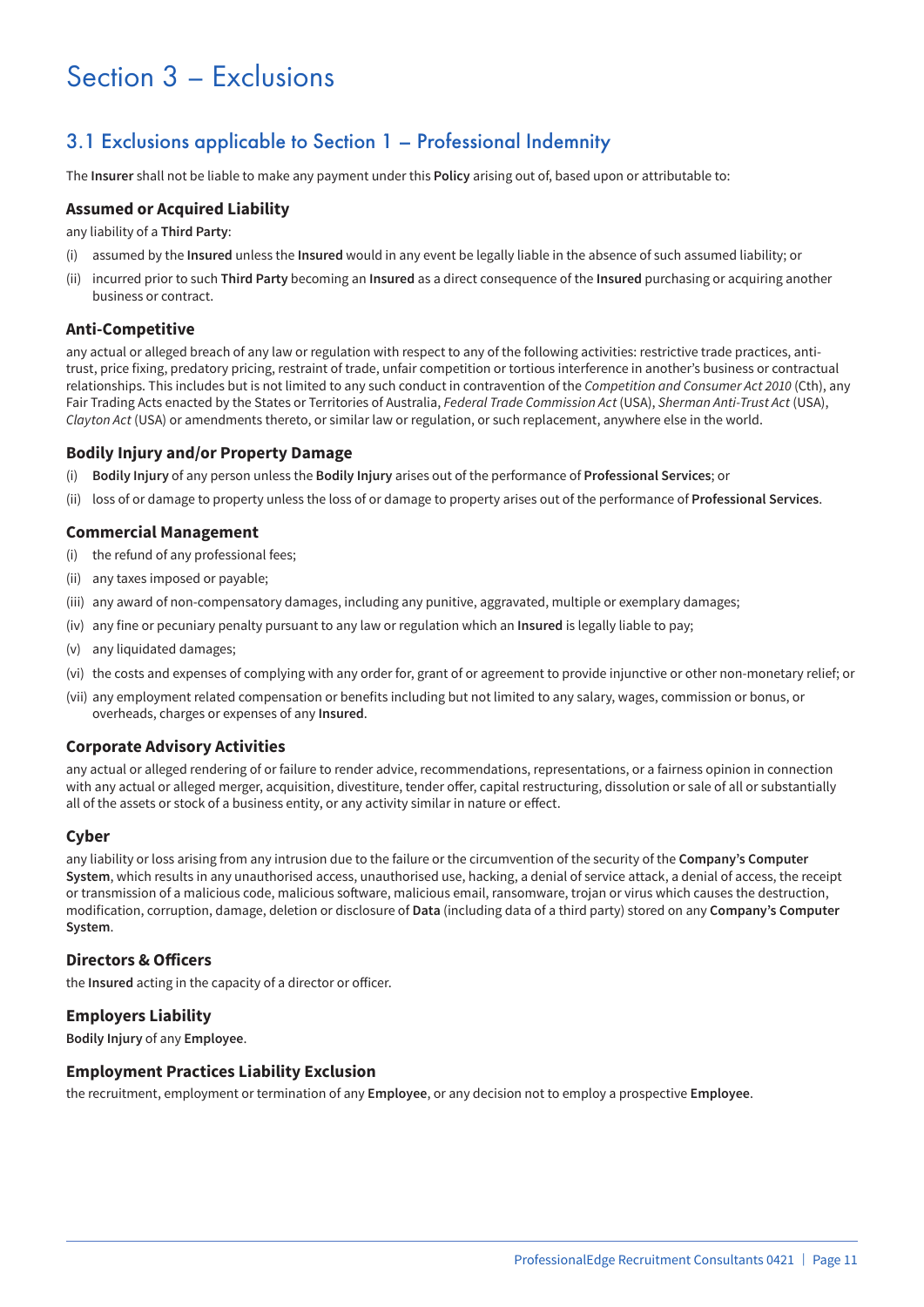#### **Excluded Activities and Advice**

any liability to pay compensation for the actual or alleged rendering of or failure to render any:

- (i) legal advice, where the advice is required to be provided by a practicing solicitor;
- (ii) financial, insurance or investment advice;
- (ii) valuation; or
- (iv) medical advice, service or treatment.

#### **Fraud & Dishonesty**

any **Fraud/Dishonesty** committed by or on behalf of any **Insured** or **Agent**.

This Exclusion will only apply in the event that any of the above is established by final adjudication by a judicial or arbitral tribunal against or any written admission (that has not been withdrawn) by the respective **Insured** or **Agent**.

#### **Insolvency**

the insolvency, administration, liquidation or receivership of any **Insured**.

#### **Intellectual Property/Confidentiality**

any actual or alleged breach of, infringement of or misappropriation, whether intentional or unintentional, of any **Intellectual Property Rights**.

#### **Labour Hire**

or in consequence of acts, errors or omissions of any labour hire or on-hired services supplied by the **Insured**.

#### **Limitation of Liability**

an **Insured** having entered into a written contract with any other party which excludes or limits the liability of such parties, including but not limited to any contract entered into as a result of a dispute which the **Insured** is or was a party to.

#### **Motor Vehicles/Aircraft/Watercraft**

any ownership, use, operation, or maintenance of any motor vehicle, aircraft, or watercraft of any kind.

#### **Owners and Occupiers Liability**

the ownership, management, occupation or control of real property by or on behalf of any **Insured**.

#### **Placed Staff Activities**

or in consequence of acts, any errors or omissions of any person supplied by the **Insured**.

#### **Pollutants**

- (i) the actual, alleged or threatened presence, discharge, dispersal, release, migration or escape of **Pollutants**; or
- (ii) any direction, request or effort to:
	- (a) test for, monitor, clean up, remove, contain, treat, detoxify or neutralise **Pollutants**; or
	- (b) respond to or assess the effects of **Pollutants**.

#### **Prior Claims and Circumstances**

- any **Claim** made prior to or pending at the inception of this Policy;
- (ii) any circumstance that, as of the inception of this **Policy**, may reasonably have been expected by any **Insured** to give rise to a **Claim**, **Inquiry**, or fine or penalty;
- (iii) any matter disclosed to an **Insurer** or on any proposal form prior to the inception of this **Policy**; or
- (iv) **Direct Financial Loss Discovered** prior to the inception of this **Policy**.

#### **Prohibited Amounts or Matters**

- (i) any amount which the **Insurer** is prohibited from paying by law; or
- (ii) any matter which may be uninsurable under the law governing this **Policy** or the jurisdiction in which a **Claim** is brought.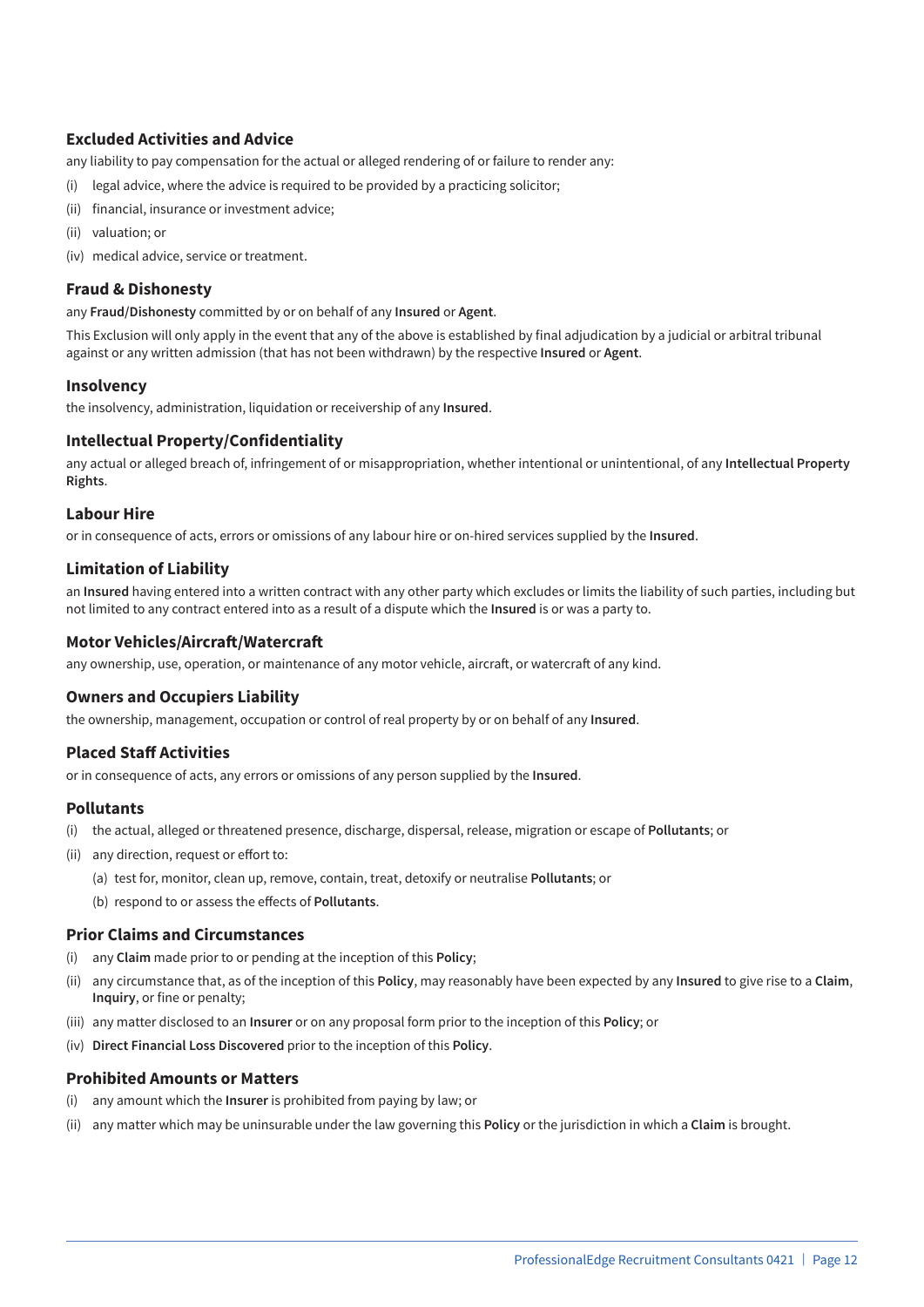#### **Workmanship and Product Defects**

- (i) any actual or alleged defect in any product, material or good;
- (ii) the sale, distribution, manufacture, installation, construction, alteration, repair, servicing or treating of any goods or products by or on behalf of any **Insured**; or
- (iii) any actual or alleged faulty or inadequate workmanship.

#### **Proportionate Liability**

the **Insured** having assumed liability by reason of it having contracted out of **Proportionate Liability Legislation**.

#### **Related Parties**

any **Claim** by or on behalf of:

- (i) any **Insured** against another **Insured**, other than a **Claim** for contribution or indemnity which results directly from another **Claim** which would be covered under this **Policy** if made directly against another **Insured**;
- (ii) any **Family**, whether on their own behalf or a trustee of a trust;
- (iii) any **Organisation**; or
- (iv) any **Trust**.

#### **Retroactive Date**

any act, error or omission occurring, or **Professional Services** performed, prior to the **Retroactive Date**.

#### **Third Party Indemnities**

any indemnity, hold harmless or similar term of a contract provided by the **Insured** which is for the benefit of any natural person, company or other entity who is not a party contracting with the **Insured**.

#### **USA and Canada**

- (i) any **Professional Services** conducted in; or
- (ii) the enforcement of any judgment obtained in,

the United States of America, Canada or any of their territories or possessions.

#### *Fidelity Optional Extension Exclusions*

For the *"Fidelity"* Optional Extension only, this **Policy** shall not cover:

#### **Confidential Information**

any **Direct Financial Loss** arising out of, based upon, attributable to or in any way connected with the accessing and dissemination of, any confidential information including, but not limited to, trade secrets, computer programs, customer information, patents, trademarks, copyrights or processing methods.

#### **Consequential Loss**

any indirect or consequential loss of any nature, including but not limited to any loss of income such as interest and dividends not realised by the **Policyholder** or any **Subsidiary** or any other person or organisation, resulting from a **Direct Financial Loss** which is covered under this **Policy**.

#### **Director/Principal/Partner Dishonesty**

any **Direct Financial Loss** arising out of, based upon, attributable to or in any way connected with any fraudulent or dishonest activities involving collusion or complicity of a partner, principal or director of the **Policyholder** or any **Subsidiary**.

#### **Dual Controls**

any **Direct Financial Loss** or make any payment in connection with any **Dishonest Acts** arising out of, based upon or attributable to the **Insured's** failing to ensure that at least one principal, partner or director and one authorised signatory sign any cheques or funds transfer instructions.

#### **Extortion or Kidnap & Ransom**

any **Direct Financial Loss** arising out of, based upon, attributable to or in any way with connected with any extortion or kidnap and ransom.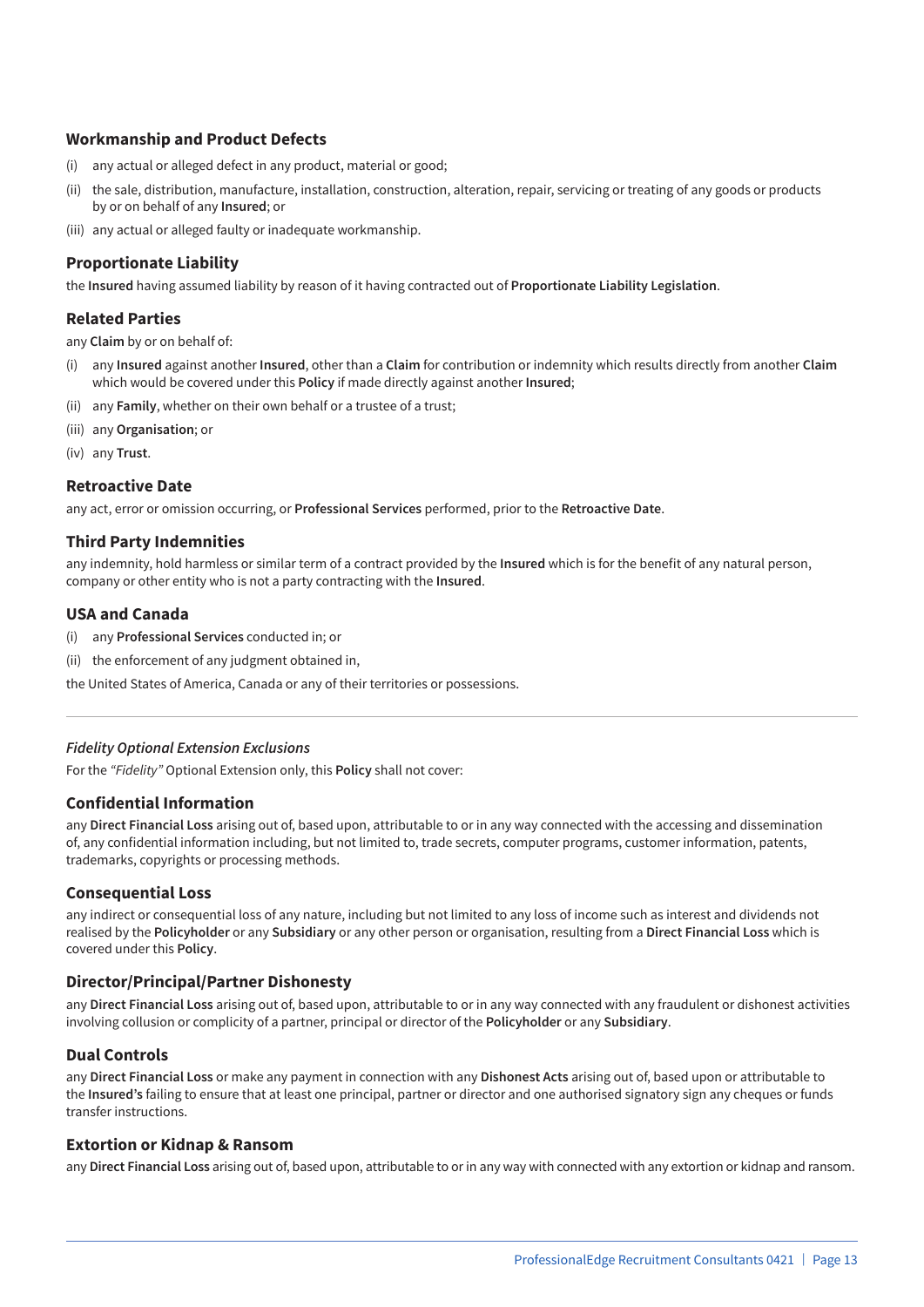#### **Loss Establishment Costs**

any fees, costs or other expenses incurred by the **Insured** in establishing the existence or amount of any **Direct Financial Loss** covered under this **Policy**.

#### **Loss Sustained After Knowledge**

any **Direct Financial Loss** arising out of, based upon, attributable to or in any way connected with any **Employee** from the time the **Policyholder's**, or a **Subsidiary's** partners, principals, directors, officers, departmental seniors, senior managers or equivalent (who are not in collusion with such **Employee** for the purpose of committing a **Dishonest Act**) had actual knowledge that the **Employee** had committed or was suspected of having committed a **Dishonest Act**.

#### **Profit & Loss or Inventory Computation**

any **Direct Financial Loss** the proof of which is dependent solely upon:

- (i) a profit and loss computation; or
- (ii) a comparison of inventory records with an actual physical count.

If, however, an **Employee** is identified as having caused or is suspected of having caused a **Direct Financial Loss**, then inventory records and actual physical count of inventory can be submitted as partial evidence in support of proof of the **Direct Financial Loss** as required by the *"Notification of Claims, Occurrences and Direct Financial Losses"* Condition.

## 3.2 Exclusions applicable to Section 2 – Public Liability

The **Insurer** shall not be liable to make any payment under this **Policy** arising out of, based upon or attributable to:

#### **Advertising Liability**

any liability to pay compensation for **Advertising Liability**.

#### **Aircraft/Watercraft**

any liability to pay compensation for **Personal Injury** or **Property Damage** arising from the ownership, possession or use or legal control by the **Insured** of:

- (i) any **Aircraft**; or
- (ii) any **Watercraft**.

#### **Aircraft Products**

any liability arising out of the selling, leasing, hiring or manufacture and/or supply of parts and/or products that are used with the **Insured's** knowledge in any **Aircraft** or any aerial device.

#### **Commercial Management**

- (i) taxes payable by the **Insured**;
- (ii) restitutionary relief;
- (iii) the costs and expenses of complying with any order for, grant of or agreement to provide injunctive or other non-monetary relief;
- (iv) employment related compensation or benefits, including but not limited to any salary, wages, commission or bonus, overhead, charges or expenses of any **Insured**; or
- (v) any matters which may be deemed uninsurable under the law governing this **Policy** or the jurisdiction in which a **Claim** is brought or the **Occurrence** occurs.

#### **Damage to Insured Products**

any liability to pay compensation for:

- (i) physical injury to or destruction or loss of the **Insured Products** or any part of those products arising out of them or any part of them; or
- (ii) loss of use of any tangible property caused by physical injury to or destruction or loss of the **Insured Products** or any part of those **Insured Products** arising out of them or any part of them.

#### **Electronic Data**

any liability to pay compensation for **Personal Injury** or **Property Damage** arising directly or indirectly out of, or in any way involving the **Insured's Internet Operations.**

This exclusion does not apply to **Personal Injury** or **Property Damage** arising out of any material which is already in print by the manufacturer in support of its product, including but not limited to product use and safety instructions or warnings, and which is also reproduced on its site.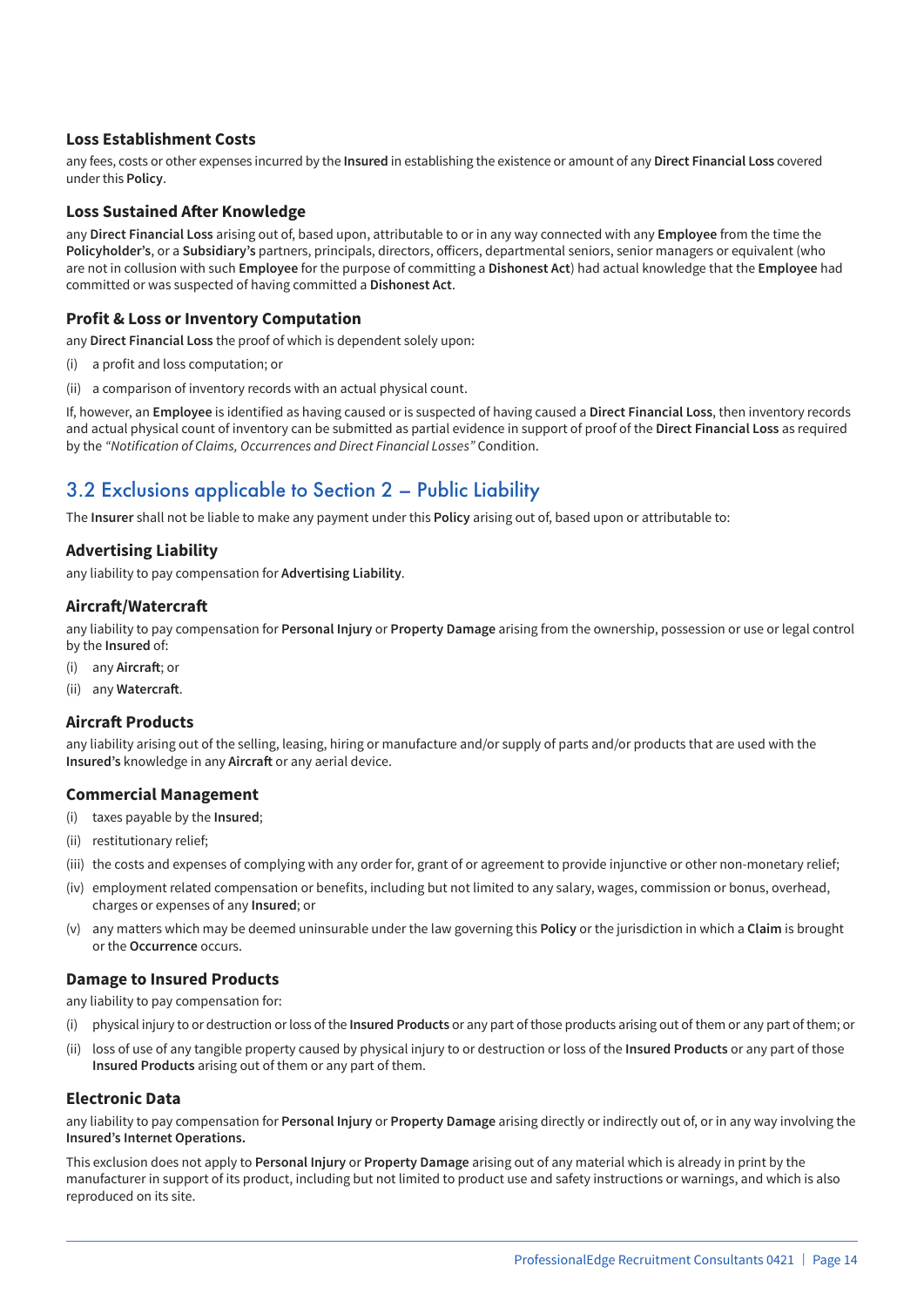#### **Employers Liability**

- (i) any liability for **Personal Injury** to any **Employee** in the **Insured's** service, or through the breach of any duty owed to that **Employee,** where the **Insured** is indemnified or entitled to be indemnified (either in whole or in part) in respect for claims for **Damages** under a policy of insurance (which expression includes arrangements made by the **Insured** to provide accident insurance for the **Insured's** workers under a licence to self insure) arranged (whether required by law or not) in accordance with any workers' compensation legislation or accident compensation legislation;
- (ii) any liability for **Personal Injury** to any **Employee** arising out of, or sustained in the course of, the employment of such person in the **Insured**'s service in Western Australia, other than a person of whom the **Insured** is deemed to be an employer by reason only of Section 175 of the Workers' Compensation and Rehabilitation Act 1981 (WA);
- (iii) any liability for mental anguish suffered by any **Employee** of the **Insured**;
- (iv) any liability for **Personal Injury** arising out of the harassment, libel, slander, defamation or humiliation of, or discrimination against, any **Employee**;
- (v) any liability of a type in respect of which indemnity previously would have been provided under a policy of insurance arranged in accordance with any workers' compensation legislation or accident compensation legislation, but in respect of which indemnity has been withdrawn or reduced as a consequence of a change to the scope, terms, provisions, or requirements of such legislation made after the commencement of the current **Policy Period**; or
- (vi) any other liability imposed by the provisions of any workers compensation legislation or accident compensation legislation or industrial award, agreement or determination.

This exclusion does not apply to the liability of others assumed by the **Insured** under a written contract where the contractual liability has been notified and specifically accepted by the **Insurer**.

#### **Faulty Workmanship**

any liability for the cost of performing, completing, correcting or improving any work done or undertaken by the **Insured**.

#### **Financial Loss**

any liability for financial loss, unless such loss is as the sole and direct result of **Personal Injury**, or **Property Damage** for which cover is provided under Section 2 – Public Liability of this **Policy**.

#### **Fines and Penalties**

any liability for fines, penalties, liquidated damages, punitive damages, exemplary damages, or aggravated damages, or any additional damages arising from the multiplication of compensatory damages.

#### **Libel and Slander**

any liability to pay compensation arising out of the publication or utterance of a libel or slander:

- (i) made prior to the **Policy Period**; or
- (ii) made at the direction of the **Insured** with the knowledge of the falsity thereof; or
- (iii) related to advertising, publishing or printing, broadcasting or telecasting activities conducted by or on behalf of the **Insured**.

#### **Motor Liability**

any liability to pay compensation for **Personal Injury** or **Property Damage** arising out of the ownership, possession or use under the control of the **Insured** of any **Motor Vehicle**:

- (i) which is registered or which is required under any legislation to be registered; or
- (ii) in respect of which compulsory liability or statutory indemnity is required by virtue of any legislation (whether or not that insurance is effected),

provided that exclusions (i) and (ii) above do not apply to **Personal Injury** where:

- (a) that compulsory liability insurance or statutory indemnity does not provide indemnity;
- (b) the reasons or reasons why that compulsory liability or statutory indemnity does not provide indemnity does not involve a breach by the **Insured** of legislation relating to **Motor Vehicles**; and
- (c) **Motor Vehicles** whilst being operated or used by the **Insured** as a **Tool of Trade**.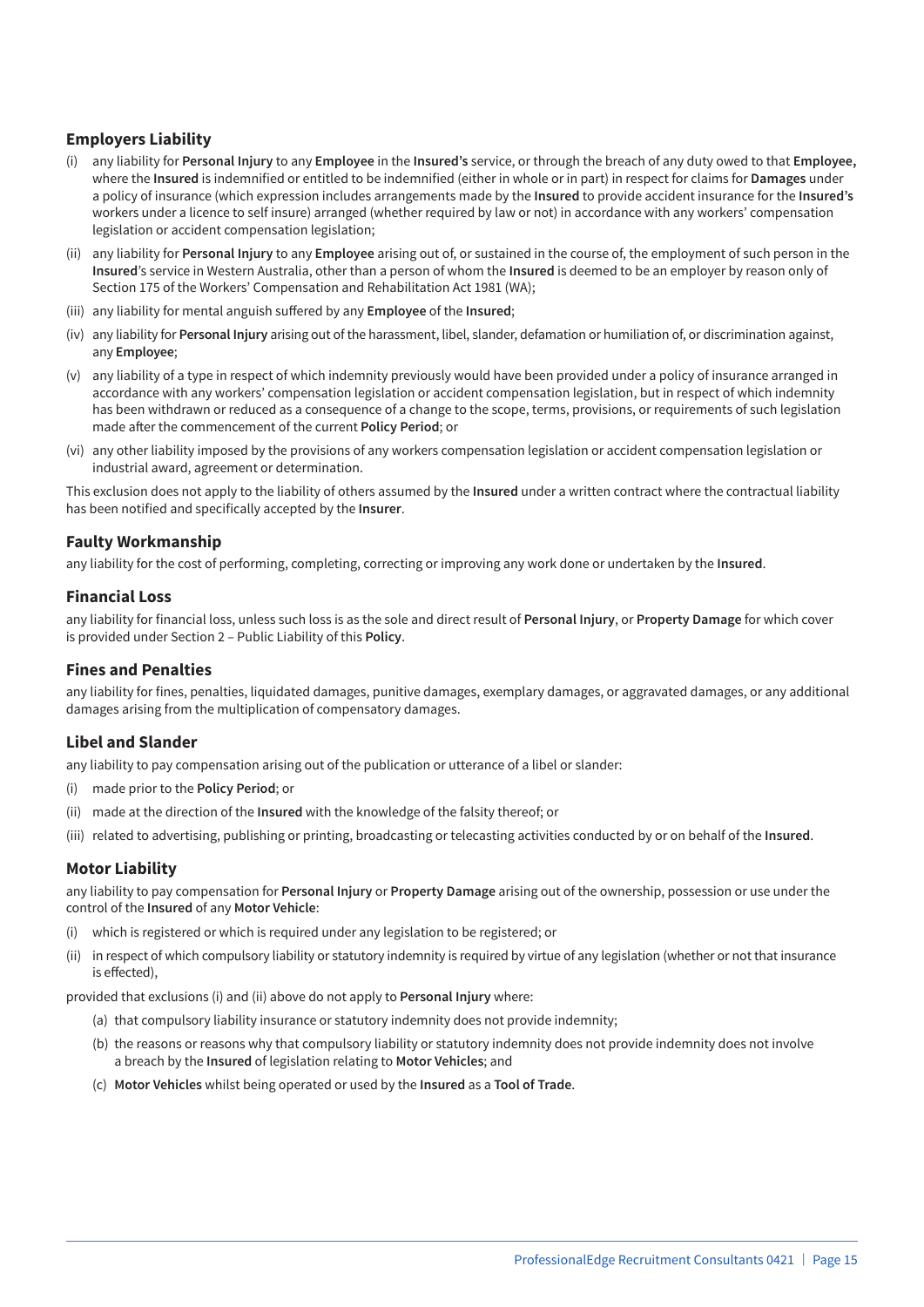#### **Pollution**

- (i) any liability to pay compensation for **Personal Injury** or **Property Damage** caused by or arising directly or indirectly out of the actual, alleged or threatened discharge, dispersal, release or escape of smoke, vapours, soot, fumes, acids, alkalis, toxic chemicals, liquids or gases, waste materials or other irritants, contaminants or pollutants into or upon any property, land, the atmosphere or any watercourse or body of water (including groundwater) but this exclusion does not apply if the actual discharge, dispersal, release or escape:
	- (a) is neither reasonably expected nor intended by the **Insured**; and
	- (b) is the consequence of a sudden and instantaneous cause which takes place at a clearly identifiable point in time during the **Policy Period**;
- (ii) any liability for any costs or expenses incurred in the preventing, removing, nullifying, or cleaning up any discharge, dispersal, release or escape as described in (i) above, unless such costs or expenses are consequent upon an unexpected, unintended sudden and instantaneous cause which takes place at a clearly identifiable point in time during the **Policy Period** and results in **Personal Injury** or **Property Damage** and is not otherwise excluded by this **Policy**; or
- (iii) the actual alleged or threatened discharge, dispersal, release or escape of smoke, vapours, soot, fumes, acids, alkalis, toxic chemicals, liquids or gases, waste materials or other irritants, contaminants or pollutants in the United States of America (USA) or Canada or in any country to which the laws of the USA or Canada apply.

#### **Product Recall and Repair**

any liability to pay compensation for damages claimed for the withdrawal, inspection, repair, replacement or loss of use of **Insured Products**.

#### **Professional Liability**

any liability to pay compensation for the rendering of or failure to render professional advice, design, service or specification; merger or acquisition advice; legal, financial, insurance or investment advice; corporate advisory; or valuations by the **Insured** or error or omission connected therewith other than rendering or failure to render professional medical advice by an **Employee** employed to provide medical advice, first aid and other medical services on the **Insured's** premises.

#### **Property Damage**

any liability to pay compensation for **Property Damage** in respect of property owned by or leased or rented by the **Insured** or in the **Insured's** physical or legal control other than:

- (i) **Employees** and/or guests and/or visitors' personal property;
- (ii) premises (including contents, fixtures and fittings) leased or rented by the **Insured** for the purpose of the business;
- (iii) premises (including contents, fixtures and fittings) temporarily occupied by the **Insured** for the purposes of carrying out work in connection with the business;
- (iv) **Motor Vehicles** (not belonging to or used by or on behalf of the **Insured**) in the physical or legal control of the **Insured** where such **Property Damage** occurs whilst any such **Motor Vehicles** is in a car park owned or operated by the **Insured** provided that the **Insured** does not operate the car park for reward; and
- (v) any property temporarily in the **Insured's** physical or legal control provided no indemnity is granted for damage to that part of any property upon which the **Insured** is or has been working on and the **Insurer's** liability under this clause does not exceed \$100,000 for any one **Occurrence**.

Notwithstanding (i) to (v) above, no cover is provided under this **Policy** in respect to liability assumed by the **Insured** under any contract or agreement which requires the **Insured** to effect material damage insurance on premises, property or goods which the **Insured** does not own.

#### **Silica**

any liability directly or indirectly caused by or alleged to be caused by or contributed to, in whole or in part, by or arising out of the presence, ingestion, inhalation or absorption of or exposure to silica products, silica fibers, silica dust or silica in any form, or to any obligation of the **Insured** to indemnify any party because of **Personal Injury** or **Property Damage** arising out of the presence, ingestion, inhalation or absorption of or exposure to silica products, silica fibers, silica dust or silica in any form.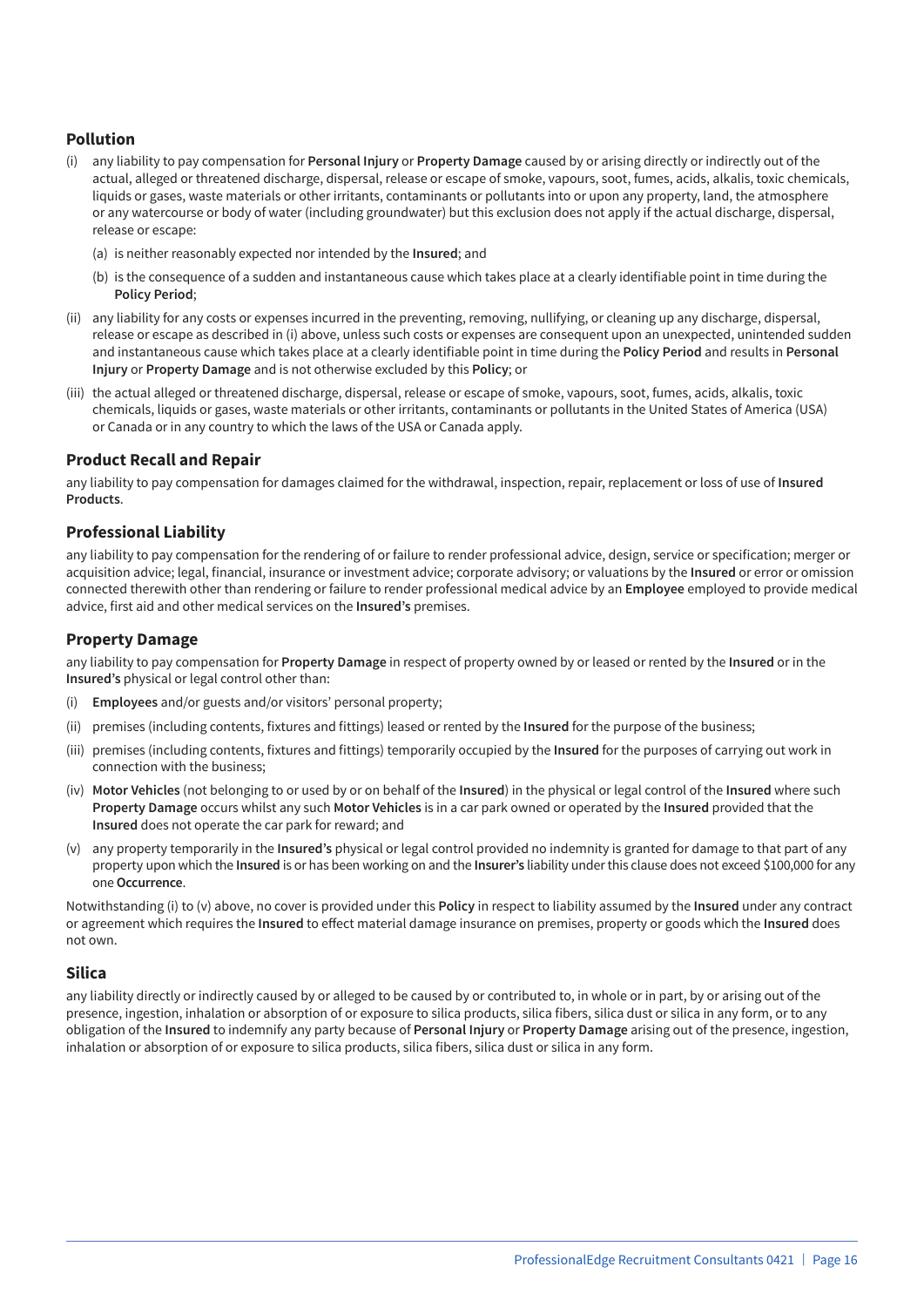### 3.3 Exclusions applicable to Section 1 – Professional Indemnity and Section 2 – Public Liability

The **Insurer** shall not be liable to make any payment under this **Policy** arising out of, based upon or attributable to:

#### **Intentional Acts**

any deliberate, intentional, reckless or wilful conduct.

#### **Misdeeds**

any act which a court, official tribunal or arbitrator finds, or which an **Insured** admits, to be a criminal, dishonest or fraudulent act; and in such event, the **Insurer** shall be reimbursed for all loss paid in connection with such **Claim** or **Occurrence**; provided, however, that this exclusion shall not apply to the *"Fraud/Dishonesty"* Standard Extension or the *"Fidelity"* Optional Extension.

#### **Nuclear and Radioactive Contamination**

- (i) any ionizing radiations or contamination by radioactivity from any nuclear fuel or from any nuclear waste from the combustion of nuclear fuel; or
- (ii) the radioactive, toxic, explosive or hazardous properties of any nuclear assembly or nuclear component thereof.
- For the purpose of this exclusion combustion shall include any self-sustaining process of nuclear fission.

#### **Patents/Trade Secrets**

any breach of any license concerning infringement of or misappropriation of patents or **Trade Secrets**.

#### **Trade Debts**

- (i) any trading debt incurred by an **Insured**; or
- (ii) any guarantee given by an **Insured** for a debt.

#### **War/Terrorism**

arising out of, based upon or attributable to any war (declared or otherwise), terrorism, warlike, military, terrorist or guerrilla activity, sabotage, force of arms, hostilities (declared or undeclared), rebellion, revolution, civil disorder, insurrection, usurped power, confiscation, nationalisation or destruction of or damage to property by or under the order of, any governmental, public or local authority or any other political or terrorist organisation.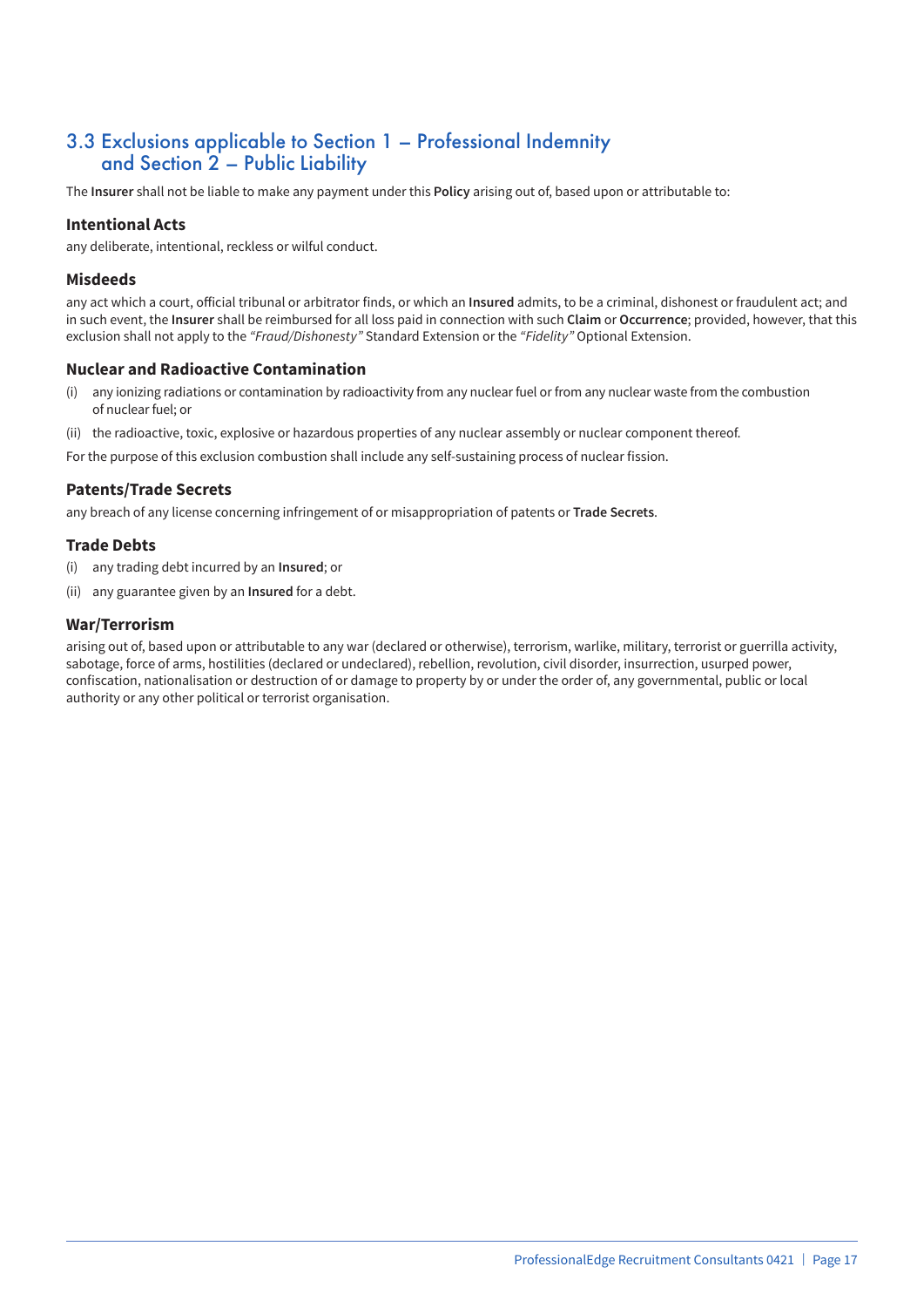## Section 4 – Claims Conditions

#### **Insurer's Response**

The **Insurer** shall:

- (i) acknowledge receipt of any correspondence under the '*Claims Conditions Notification of Claims, Occurrences and Direct Financial Losses'* within two (2) business days; and
- (ii) request any further material it reasonably requires to make its coverage determination within a reasonable time after receipt of the correspondence; and
- (iii) promptly advise the **Insured** of any additional investigation or material it reasonably requires; and
- (iv) within a reasonable time after receipt of all further material referred to in (ii) and (iii); and at the request of the **Insured**, the **Insurer** shall confirm their preparedness to advance any costs and expenses payable under this **Policy** as provided in (vi) below, except to the extent that indemnity has been denied; and
- (v) confirm the assumption of the defence of a **Claim** to the **Insured** in writing within a reasonable time as outlined under *'Defence & Settlement – Defence/Settlement'*; and
- (vi) advance all **Defence Costs** and payment of all other costs and expenses payable under this **Policy**, within a reasonable time after sufficiently detailed invoices for those costs are received and accepted for payment by the **Insurer**.

The timelines herein are premised upon the **Insured** providing notification within ten (10) business days in accordance with *'Claims Conditions – Notification of Claims, Occurrences and Direct Financial Losses'* so as to allow the **Insurer** to participate fully as outlined in *'Defence & Settlement – Defence/Settlement.'* The **Insured** may agree to extend these timelines at the request of the **Insurer**, and such agreement is not to be unreasonably withheld.

#### **Notification of Claims, Occurrences and Direct Financial Losses**

The **Insured** shall, as a condition precedent to the obligations of the **Insurer** under this **Policy**, give written notice to the **Insurer** as soon as practicable and during the **Policy Period** of any:

- (i) **Occurrence**, claim, writ, summons, impending proceedings, impending prosecution or inquest;
- (ii) **Claim** first made against the **Insured**;
- (iii) **Direct Financial Loss**; or
- (iv) matter under an extension.

All notifications must be in writing and reference the Policy Number, and addressed as required in the *"Claims Notice"* Item on the Schedule.

If the **Insured** notifies a **Direct Financial Loss** to the **Insurer**, the **Insured** must also, as soon as practicable, provide the **Insurer** with:

- (i) affirmative proof of the **Direct Financial Loss**; and
- (ii) all requested information and documents and co-operation in all matters pertaining to the **Direct Financial Loss**.

#### **Other Insurance**

This **Policy** shall always apply excess over any other insurance ("Other Insurance") that the **Insured** has a right to recover from and which is specified in the Other Insurance List in the Schedule to this **Policy**. This includes the renewal or replacement of such "Other Insurance" during the **Policy Period**.

The **Policyholder** shall notify the **Insurer** of any changes to "Other Insurance" in place. The **Policyholder** agrees to notify the **Insurer** of "Other Insurance" within 14 days of inception of the **Policy** or of any amendments to existing "Other Insurance" at its earliest convenience.

#### **Related Claims**

If notice of a **Claim** or loss insured by this **Policy** is given to the **Insurer** pursuant to the terms and conditions of this **Policy**, then:

- (i) any subsequent **Claim** or loss insured by this **Policy** alleging, arising out of, based upon or attributable to the facts alleged in that previously notified **Claim** or loss insured by this **Policy**; and
- (ii) any subsequent **Claim** or loss insured by this **Policy** which is the same as or related to any act or omission alleged in that previously notified **Claim** or loss insured by this **Policy**,

shall be considered made against the **Insured** and reported to the **Insurer** at the time notice was first given.

Any **Claim**, **Claims** or losses insured by this **Policy** arising out of, based upon or attributable to:

- (i) the same cause; or
- (ii) a single act or omission; or
- (iii) a series of continuous, repeated or related acts or omissions,

shall be considered a single **Claim** or loss for the purposes of this **Policy**.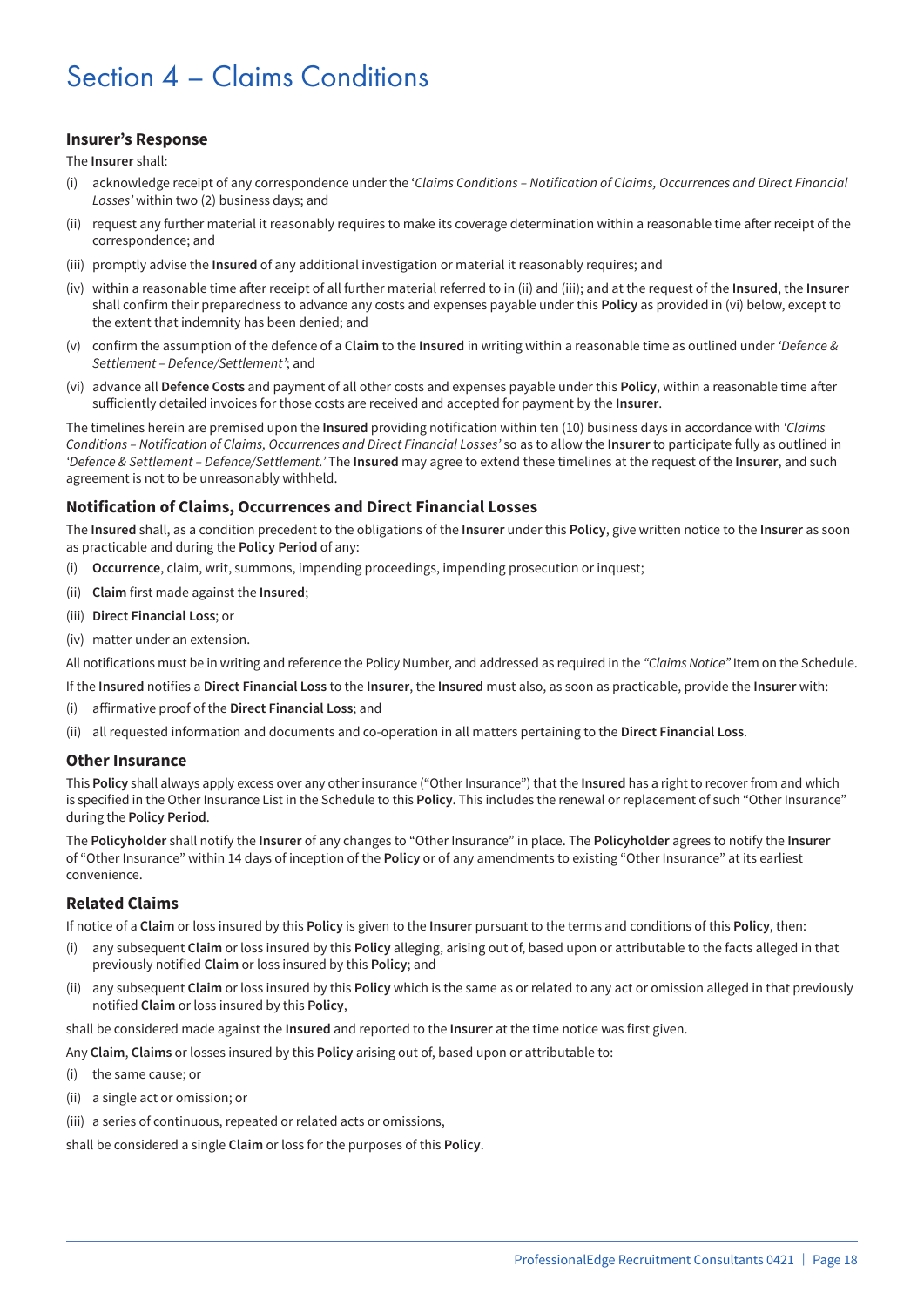#### **Related Dishonest Acts**

Any **Direct Financial Loss** resulting from a series of continuous, repeated or related **Dishonest Acts** shall be considered a single **Direct Financial Loss**.

#### **Related Occurrences**

All **Personal Injury** and **Property Damage** arising out of continuous or repeated exposure to substantially the same general conditions will be construed as arising out of one single **Occurrence** for the purposes of Section 2 – Public Liability of this **Policy**.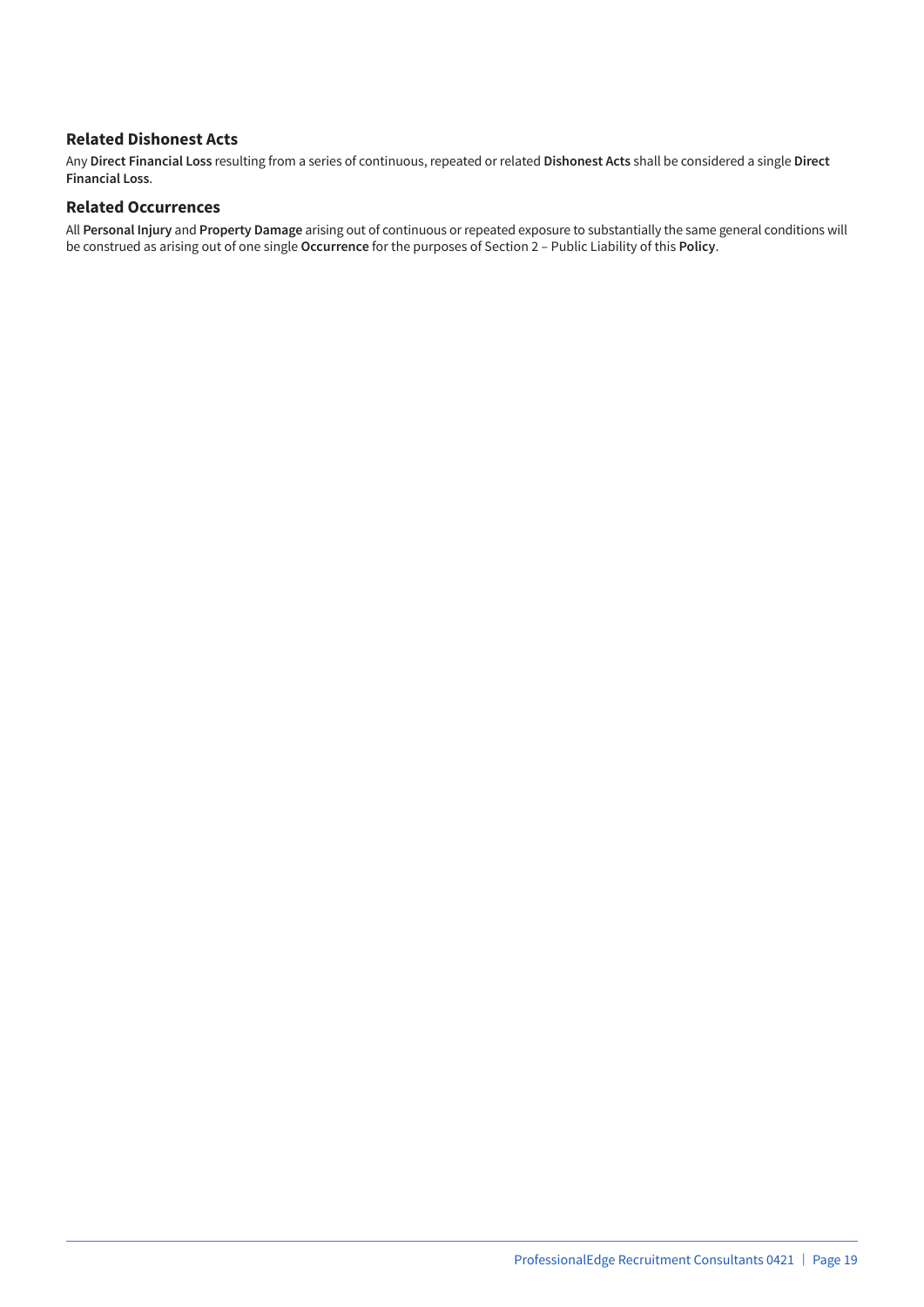## Section 5 – Defence & Settlement

#### **Allocation**

Where any **Claim** or **Occurrence** which arises from both covered matters and matters not covered by this **Policy**, the **Insurer's** liability under this **Policy** is limited to the proportion of the **Claim** or loss arising from an **Occurrence** which represents a fair and equitable allocation between each **Insured** and the **Insurer**, taking into account the relative legal and financial exposures attributable to covered matters and matters not covered under this **Policy**.

#### **Allocation Disputes**

If the parties are unable to agree on the fair and equitable allocation between covered matters and not covered matters, then this is to be referred for determination by an independent **Senior Lawyer**. The **Senior Lawyer** is to determine the fair and equitable allocation as an expert, not as an arbitrator.

The **Policyholder** (or its designee) and the **Insurer** may make submissions to the **Senior Lawyer**. The **Senior Lawyer** is to take account of the parties' submissions, but the **Senior Lawyer** is not to be fettered by such submissions and is to determine the fair and equitable allocation in accordance with his or her own judgment and opinion. The **Senior Lawyer's** determination shall be final and binding. The costs of the **Senior Lawyer's** determination are to be borne by the **Insurer**.

For so long as the amounts to be paid under the **Policy** remains un-agreed and undetermined, the **Insurer** shall pay the proportion which it considers represents a fair and equitable allocation. The fair and equitable allocation finally agreed or determined shall be applied retrospectively to any amounts incurred prior to agreement or determination.

#### **Cooperation**

The **Insured** will at their own cost:

- (i) render all reasonable assistance to the **Insurer** and co-operate in the defence of any **Claim** or any other claim, writ, summons, impending proceedings, impending prosecution or inquest arising directly from an **Occurrence** and the assertion of indemnification and contribution rights;
- (ii) use due diligence and do and concur in doing all things reasonably practicable to avoid or diminish any **Claim** under this **Policy** or any other claim, writ, summons, impending proceedings, impending prosecution or inquest arising directly from an **Occurrence**;
- (iii) give such information and assistance to the **Insurer** as the **Insurer** may reasonably require to enable it to investigate any **Claim** or any other claim, writ, summons, impending proceedings, impending prosecution or inquest arising directly from an **Occurrence** or determine the **Insurer's** liability under this **Policy**;
- (iv) use its best endeavours to preserve any property, products, appliances, plant or other things which might prove necessary or useful by way of evidence in connection with any **Claim** or any other claim, writ, summons, impending proceedings, impending prosecution or inquest and, so far as may be reasonably practicable, no alteration or repair shall be effected without the **Insurer's** consent until the **Insurer** has had the opportunity of inspection; and
- (v) take all reasonable steps to prevent other **Personal Injury** or **Property Damage** arising out of the same or similar conditions.

#### **Defence/Settlement**

The **Insurer** does not assume any duty to defend, and the **Insured** shall defend and contest any **Claim**, or any other claim, writ, summons, impending proceedings, impending prosecution or inquest arising directly from an **Occurrence**, made against them unless the **Insurer**, in its sole and absolute discretion, elects in writing to take over and conduct the defence and settlement of any **Claim** or any other claim, writ, summons, impending proceedings, impending prosecution or inquest arising directly from an **Occurrence**. If the **Insurer** does not so elect, it shall be entitled, but not required, to participate fully in such defence and the negotiation of any settlement that involves or appears reasonably likely to involve the **Insurer**. The **Insurer** has the right at any time after notification of a **Claim**, or any other claim, writ, summons, impending proceedings, impending prosecution or inquest arising directly from an **Occurrence**, to make a payment to the **Insured** of the unpaid balance of the **Limit of Liability**, and upon making such payment, all obligations of the **Insurer** to the **Insured** under this **Policy**, including, if any, those relating to defence, shall cease.

In the event that payment is made under the *"Advanced Defence Costs"* Insurance Cover, and it is determined that such **Insured** is not entitled to such payment under this **Policy**, each **Insured** will repay the **Defence Cost** to the **Insurer** for such amounts paid.

#### **Insurer's Consent**

As a condition precedent to cover under this **Policy**, no **Insured** shall admit or assume any liability, enter into any settlement agreement, consent to any judgment, or incur any **Defence Costs** without the prior written consent of the **Insurer**. Only those settlements, judgments and **Defence Costs** consented to by the **Insurer**, and judgments resulting from **Claims** defended in accordance with this **Policy**, shall be recoverable under this **Policy**.

Notwithstanding anything to the contrary, whenever the **Insurer's** consent is required under this **Policy**, whether as a precondition or otherwise, the **Insurer** will not unreasonably withhold or delay giving such consent.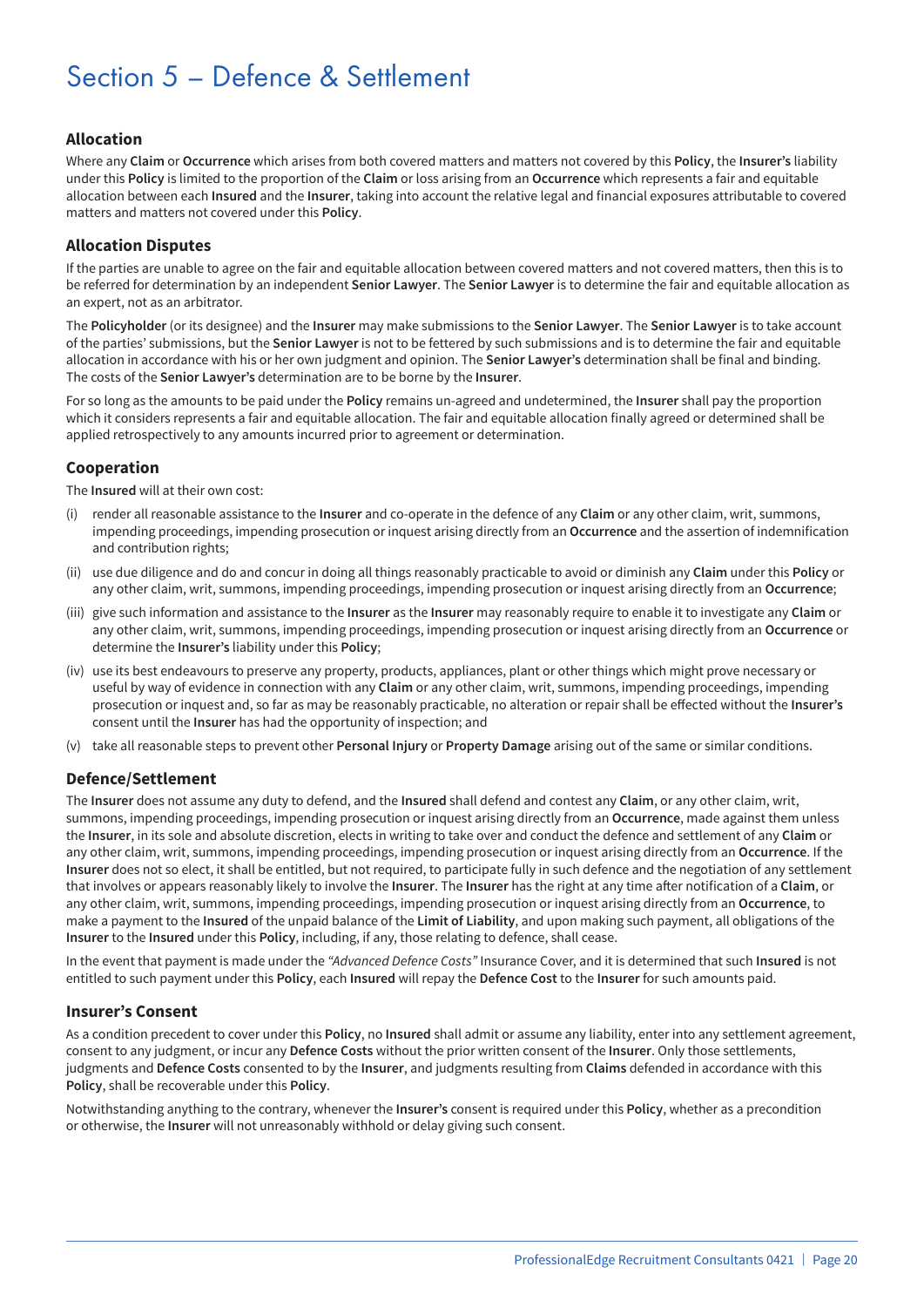#### **Direct Financial Loss Mitigation**

As soon as the **Insured Discovers** a **Direct Financial Loss** involving an identified **Employee**, the **Insured** must immediately take all necessary steps to prevent any additional **Direct Financial Loss** being caused by the same identified **Employee**. Any further **Direct Financial Loss** caused by the same **Employee** after the date of **Discovery** will not be covered by this **Policy**.

#### **Insured's Consent**

The **Insurer** may make any settlement of any **Claim** it deems expedient with respect to any **Insured**, subject to such **Insured's** written consent. If any **Insured** withholds consent to such settlement, the **Insurer's** liability on account of such **Claim** or **Occurrence** shall not exceed the amount for which the **Insurer** could have settled such **Claim** or **Occurrence**, plus **Defence Costs** incurred as of the date such settlement was proposed in writing by the **Insurer**, less coinsurance (if any) and the applicable **Retention**.

#### **Reasonable Care**

The **Insured** shall:

- (i) take all reasonable precautions to:
	- (a) prevent **Personal Injury** or **Property Damage**; and
	- (b) comply and ensure that the **Insured's Employees** and agents comply with all Statutory Obligations, By-Laws or Regulations imposed by any Public Authority in respect thereof for the safety of persons and property.

#### **Cross Liability**

In respect of Section 2 – Public Liabilty only, where more than one party comprises the **Insured** each of the parties shall be considered as a separate and distinct unit and the word **Insured** shall be considered as applying to each party in the same manner as if a separate policy had been issued to each of the said parties provided that nothing in this clause shall result in the increase of the **Limit of liability** under this **Policy** in respect of any **Occurrence**.

#### **Inspection**

The **Insurer** shall be permitted but not obligated to inspect the **Insured's** property and operations at any time. Neither the **Insurers'** right to make inspections nor the making thereof nor any report thereon shall constitute an undertaking on behalf of or for the benefit of the **Insured** or others, to determine or warrant that such property or operations are safe. The **Insurer** may examine and audit the **Insured's** books and records at any time during the **Policy Period** and extensions thereof and within three (3) years after the final termination of this **Policy**, as far as they relate to the subject matter insured.

#### **Subrogation**

If any payment is to be made under this **Policy** in respect of a **Claim**, **Occurrence** or other claim, writ, summons, impending proceedings, impending prosecution or inquest or other loss insured by this **Policy**, the **Insurer** shall be subrogated to all rights of recovery of the **Insured** whether or not payment has in fact been made and whether or not the **Insured** has been fully compensated for its actual loss. The **Insurer** shall be entitled to pursue and enforce such rights in the name of the **Insured** who, at its own cost, shall provide the **Insurer** with all reasonable assistance and co-operation in doing so, including but not limited to the execution of any necessary instruments and papers. The **Insured** shall do nothing to prejudice these rights. Any amount recovered in excess of the **Insurer's** total payment shall be restored to the **Insured** less the cost to the **Insurer** of such recovery.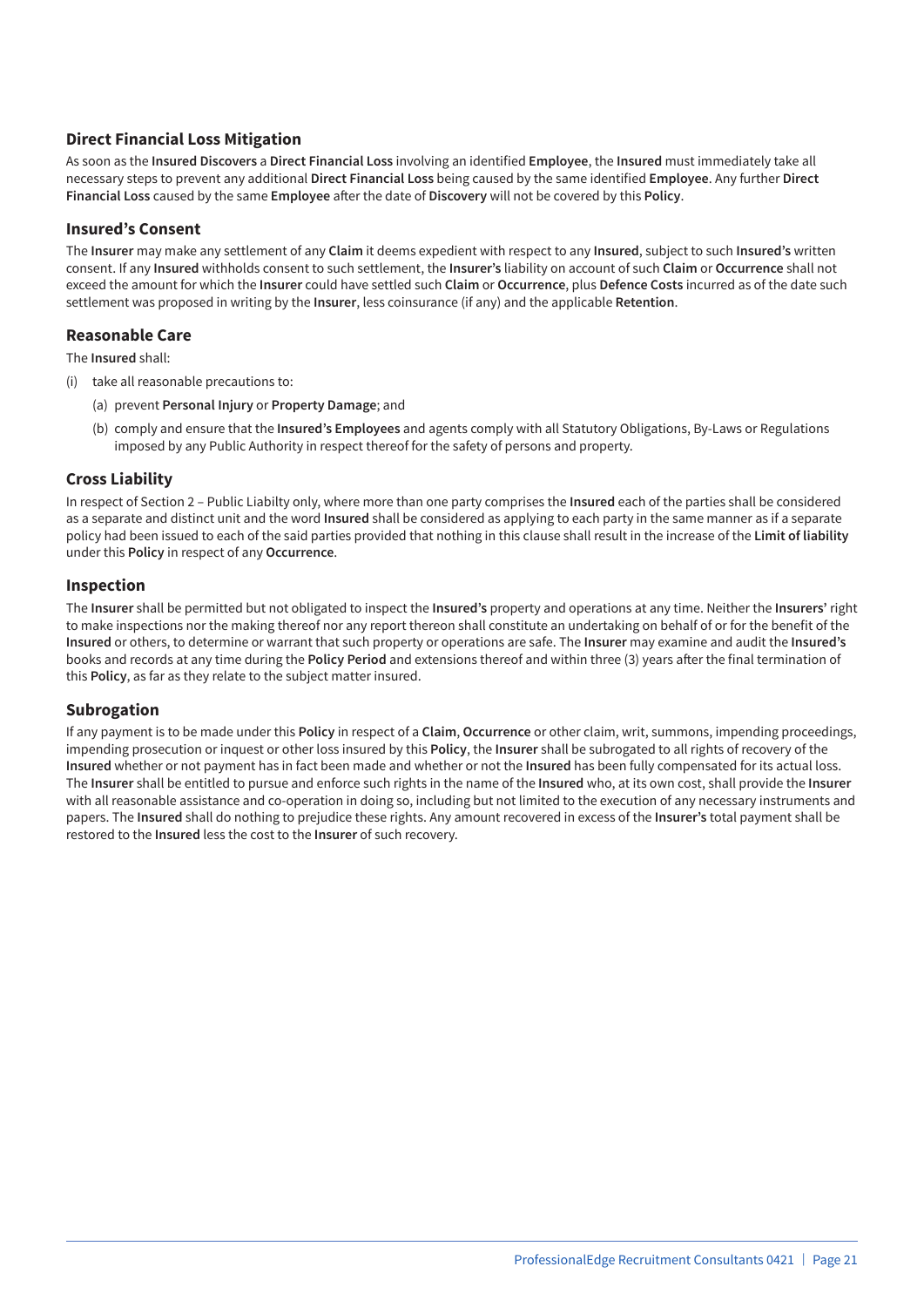## Section 6 – Limit & Retention

## Limit of Liability

#### **Section 1 – Professional Indemnity**

The total amount payable by the **Insurer** for a single **Claim** or loss (as specified in the *"Related Claims"* Condition) or **Direct Financial Loss** (as specified in the *"Related Dishonest Acts"* Condition) shall not exceed the Limit of Liability (any one **Claim**). The total amount payable by the **Insurer** under Section 1 – Professional Indemnity of this **Policy** shall not exceed the **Limit of Liability** (Aggregate).

The **Limit of Liability** is inclusive of **Defence Costs**, except where the amount of a single covered **Claim** exceeds the **Limit of Liability** (any one **Claim**), in which case the **Insurer** will cover **Defence Costs** in addition to the **Limit of Liability** up to the proportion that the **Limit of Liability** (any one **Claim**) bears to the total amount paid to dispose of the **Claim**.

The **Limit of Liability** (any one **Claim**) and the **Limit of Liability** (Aggregate) for the period provided in the *"Extended Reporting Period"* Extension are part of, and not in addition to, the **Limit of Liability** (any one **Claim**) and the **Limit of Liability** (Aggregate) for the **Policy Period**. Each Sublimit of Liability and Extension in Section 1 – Professional Indemnity of this **Policy** is part of the **Limit of Liability** (Aggregate) applicable to Section 1 – Professional Indemnity of this **Policy** and is not payable in addition to such **Limit of Liability** (Aggregate).

#### **Section 2 – Public Liability**

The total amount payable by the **Insurer** for a single **Occurrence** (as specified in the *"Related Occurrences"* Condition) shall not exceed the **Limit of Liability** (any one **Occurrence**).

Except where otherwise stated, the **Insurer** will pay Supplementary Payments in addition to the **Limit of Liability** (any one **Occurrence**). In the event that the total **Damages** resulting from a single covered **Occurrence** exceeds the **Limit of Liability** (any one **Occurrence**), then the **Insurer** will cover parts (i) to (v) of the Supplementary Payments in addition to the **Limit of Liability** (any one **Occurrence**) up to the proportion that the **Limit of Liability** (any one **Occurrence**) bears to the total amount paid to dispose of the claim arising from the **Occurrence**.

However, the **Limit of Liability** in respect of **Occurrences** in the United States of America or Canada or any of their territories or possessions will be inclusive of Supplementary Payments.

### **General**

The inclusion of more than one **Insured** under this **Policy** does not operate to increase the total amount payable by the **Insurer** under any Section of this **Policy**.

### Retention

#### **Section 1 – Professional Indemnity**

The **Insurer** shall only pay for the amount of any **Claim** or other loss insured under Section 1 – Professional Indemnity of this **Policy** which is in excess of the **Retention** applicable to Section 1 – Professional Indemnity of this **Policy**. A single **Retention** shall apply to a single **Claim** or loss (as specified in the *"Related Claims"* Condition) or **Direct Financial Loss** (as specified in the *"Related Dishonest Acts"* Condition). The **Retention** is to be borne by the **Insured** and shall remain uninsured.

For Section 1 – Professional Indemnity of the **Policy** only, the **Retention** is exclusive of **Defence Costs**.

#### **Section 2 – Public Liability**

The **Insurer** shall only pay for any **Damages** and amounts insured under the *"Supplementary Payments"* Insurance Cover which are in excess of the **Retention** applicable to Section 2 – Public Liability of this **Policy**. A single **Retention** shall apply to **Damages** and amounts insured under the *"Supplementary Payments"* Insurance Cover arising from a single **Occurrence** (as specified in the *"Related Occurrences"* Conditions). The **Retention** is to be borne by the **Insured** and shall remain uninsured.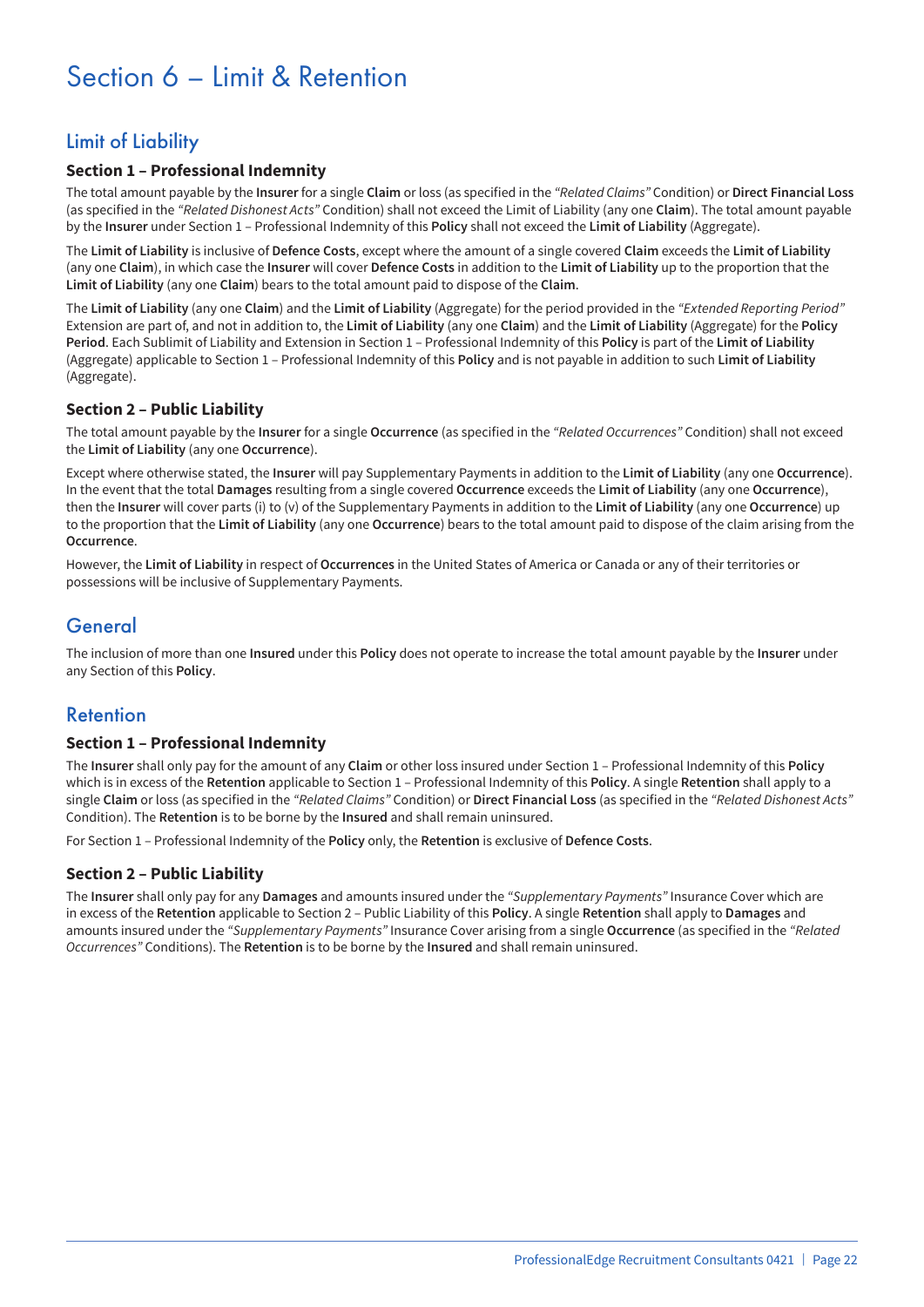## Section 7 – General Provisions

#### **Administration**

The **Policyholder** has acted and shall act on behalf of each and every **Insured** with respect to:

- (i) negotiating terms and conditions of, binding and amending cover;
- (ii) exercising rights of **Insureds**;
- (iii) notices;
- (iv) premiums;
- (v) endorsements;
- (vi) dispute resolution;
- (vii) claims management and consent to defence/settlement; and
- (viii) payments to any **Insured**.

#### **Alteration of Risk**

The **Insured** must provide the **Insurer** with immediate written notice of:

- (i) every change which materially varies any of the facts or circumstances existing at the commencement of this **Policy** that comes to the **Insured's** knowledge, which will also be deemed to include the knowledge of any person whose knowledge would in law be the **Insured's** knowledge; and
- (ii) if the **Insured** does not provide such notification before the happening of a **Claim** or an **Occurrence** giving rise to a claim under this **Policy** then, subject to the *Insurance Contracts Act 1984* (Cth), the **Insurer** may refuse to pay a claim, either in whole or in part.

#### **Assignment**

This **Policy** and any rights under or in respect of it cannot be assigned without the prior written consent of the **Insurer**.

#### **Cancellation**

This **Policy** may be cancelled by the **Policyholder** at any time by providing written notice to the **Insurer**. Where no **Claims**, or, pursuant to section 40(3) of the *Insurance Contracts Act 1984*, circumstances that might give rise to a **Claim**, have been notified to the **Insurer** and no liability is incurred by the **Insurer** to make a payment under the policy arising from such **Claim** or circumstance, the **Policyholder** shall be entitled to a refund of the *pro rata* proportion of the premium for the unexpired **Policy Period**.

This **Policy** may be cancelled by the **Insurer** as prescribed by the *Insurance Contracts Act 1984* (Cth).

#### **Insurance Arranged By Principal**

For Section 2 – Public Liability of this **Policy** only, If the **Insured** enters into an agreement with any other party (who for the purpose of this clause is called the *"Principal"*) pursuant to which the Principal has agreed to provide a policy of insurance which is intended to indemnify the **Insured** for any loss or liability arising out of the performance of the said agreement then the **Insurer** will (subject to the terms and conditions of this **Policy**) only indemnify the **Insured** for loss or liability not covered by the policy of insurance provided by the Principal.

#### **Non-Imputation & Severability**

For the purposes of determining the applicability of cover under this **Policy**:

- (i) where the **Policy** affords cover to more than one party, the failure to comply with the duty to disclosure under the *Insurance Contracts Act 1984* (Cth) or misrepresentation by any **Insured** shall not prejudice the rights of any other **Insured** to cover under this **Policy**; and
- (ii) the conduct of any one **Insured** shall not be imputed to any other **Insured**.

In the event of (i) and (ii) above, cover is only provided where the other **Insured** is innocent of and had no prior knowledge of the failure, misrepresentation or conduct.

#### **Plurals, Headings and Titles**

The descriptions in the headings and titles of this **Policy** are solely for reference and convenience and do not lend any meaning to this contract. Words and expressions in the singular shall include the plural and vice versa. In this **Policy**, words in **bold** typeface have special meaning and are defined. Words that are not specifically defined in this **Policy** have the meaning normally attributed to them.

#### **Policy Purchase**

In granting cover to the **Insured**, the **Insurer** has relied upon the material statements and particulars in the proposal together with its attachments and other information supplied. If the **Insurer** becomes entitled to avoid this **Policy** from inception or from the time of any variation in cover, the **Insurer** may at its discretion maintain this **Policy** in full force but exclude the consequences of and any **Claim**, **Direct Financial Loss** or **Occurrence** relating to any matter which ought to have been disclosed before inception or any variation in cover.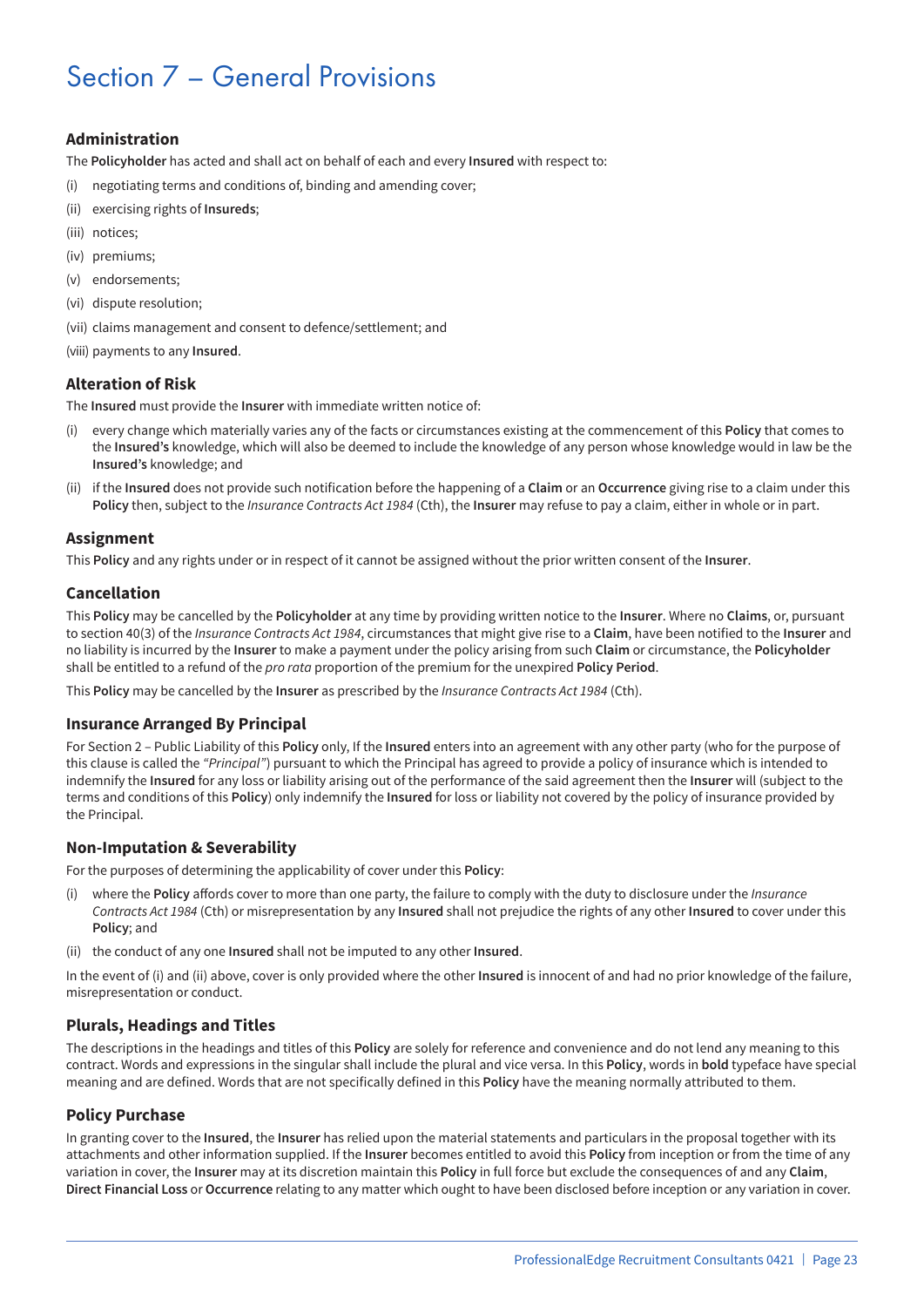#### **Run-Off Event**

If a **Run-Off Event** occurs during the **Policy Period**, Section 1– Professional Indemnity of this **Policy** shall continue to provide cover but only as provided for in the *"Automatic Run-Off Event"* Standard Extension in Section 1 – Professional Indemnity of this **Policy**.

No cover shall be available under Section 2 – Public Liability of this **Policy** in respect any **Occurrence** occurring after the effective date of a **Run-Off Event**.

#### **Sanctions**

If, by virtue of any law or regulation which is applicable to the **Insurer**, its parent company or its ultimate controlling entity, at the inception of the **Policy** or at any time thereafter, providing coverage to the **Insured** is or would be unlawful because it breaches an applicable embargo or sanction, the **Insurer** shall provide no coverage and have no liability whatsoever nor provide any defence to the **Insured** or make any payment of defence costs or provide any form of security on behalf of the **Insured**, to the extent that it would be in breach of such embargo or sanction.

#### **Scope and Governing Law**

Where legally permissible and subject to the *"Sanctions"* General Provision and the exclusions in this **Policy**, Section 1 – Professional Indemnity of this **Policy** shall apply to any **Claim** made against any **Insured** anywhere in the world.

Where legal permissible and subject to the *"Sanctions"* General Provision and the exclusions in this **Policy**, Section 2 – Public Liability of the **Policy** shall apply in respect of **Occurrences** anywhere in the world but does not apply to or insure any liability or any other claim, writ, summons, impending proceedings, impending prosecution or inquest arising from or in respect of:

- (i) the **Business** carried on by the **Insured** at or from any premises situated outside Australia or New Zealand,
- (ii) any contract entered into by the **Insured** under the terms of which work is to be performed outside Australia or New Zealand, or
- (iii) any exports by the **Insured**, its agents or servants to the United States of America or Canada or any of their territories or possessions.

Any interpretation of this **Policy** relating to its construction, validity or operation shall be made in accordance with the laws of the Commonwealth of Australia and the State or Territory in which the **Policy** is issued and in accordance with the English text as it appears in this **Policy**. The parties will submit to the exclusive jurisdiction of the Australian courts, unless specified otherwise.

#### **Tax**

Any payment under this **Policy** shall be reduced by the amount of any input tax credit that the relevant **Insured** is entitled to.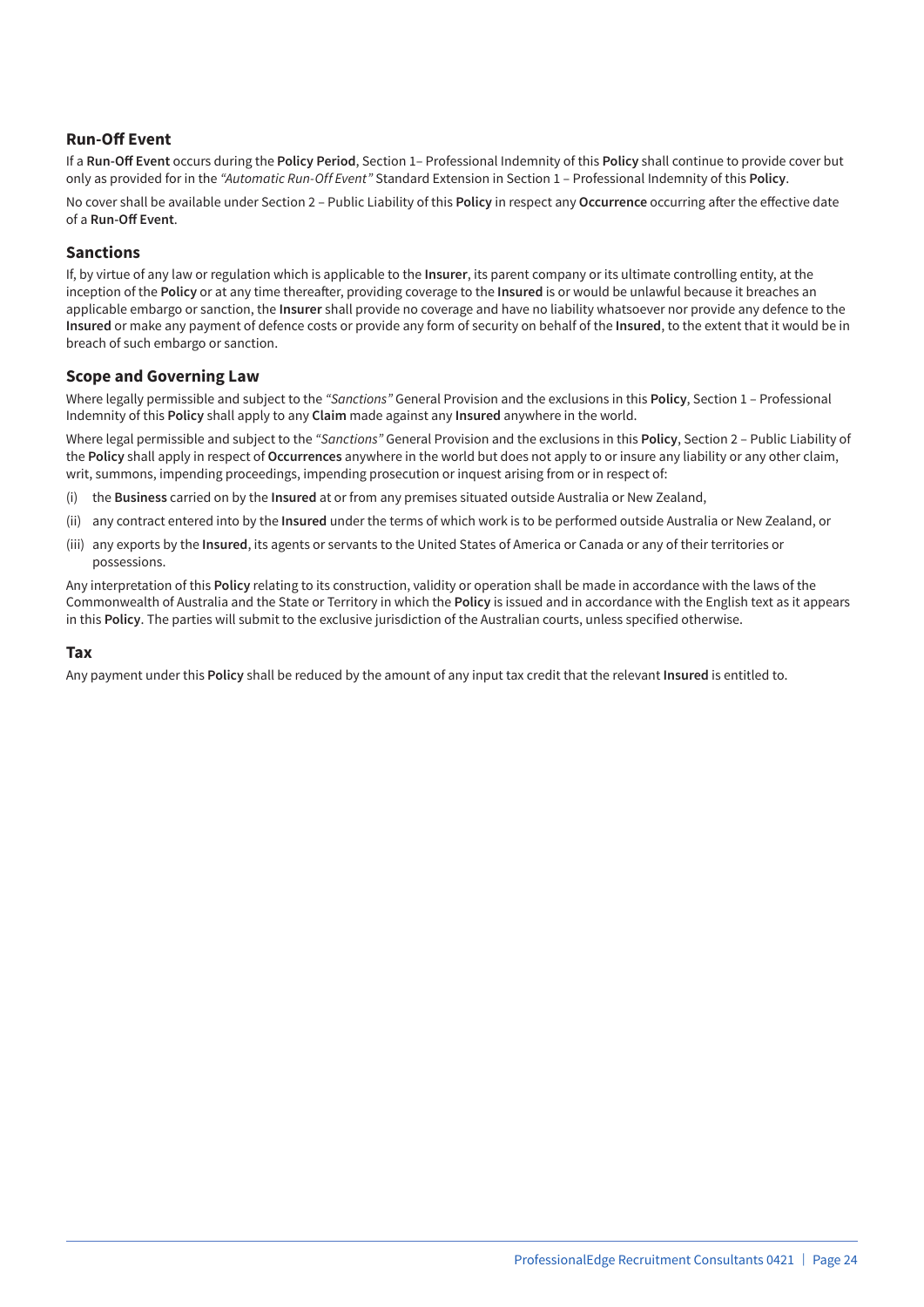## Section 8 – Definitions

The following Definitions shall apply to this **Policy**:

| Term(s)                      | Meaning                                                                                                                                                                                                                                                                                                                                                                                                                                                                                                                                                                                                                                                                                                                                                                                                                                                                                                                                                                                                                                                                                                                |
|------------------------------|------------------------------------------------------------------------------------------------------------------------------------------------------------------------------------------------------------------------------------------------------------------------------------------------------------------------------------------------------------------------------------------------------------------------------------------------------------------------------------------------------------------------------------------------------------------------------------------------------------------------------------------------------------------------------------------------------------------------------------------------------------------------------------------------------------------------------------------------------------------------------------------------------------------------------------------------------------------------------------------------------------------------------------------------------------------------------------------------------------------------|
| <b>Advertising Liability</b> | means:<br>(i) libel, slander, defamation;<br>(ii) infringement or copyright of title or slogan;<br>(iii) piracy or unfair competition or idea misappropriation under an implied contract;<br>(iv) invasion of privacy,<br>committed or alleged to have been committed during the Policy Period in any advertisement, publicity<br>article, broadcast or telecast and arising out of the Insured's advertising activities or any advertising<br>activities conducted on behalf of the Insured, in the course of advertising the Insured Products, goods or<br>services.                                                                                                                                                                                                                                                                                                                                                                                                                                                                                                                                                 |
| Agent                        | means any natural person, company or other entity who has or had a written contract with the Policyholder<br>or any Subsidiary to provide Professional Services, but solely limited to such Professional Services for and<br>on behalf of Policyholder or any Subsidiary.                                                                                                                                                                                                                                                                                                                                                                                                                                                                                                                                                                                                                                                                                                                                                                                                                                              |
| Aircraft                     | means any vessel, hovercraft, craft or thing designed to transport persons or property in or through the air<br>or space.                                                                                                                                                                                                                                                                                                                                                                                                                                                                                                                                                                                                                                                                                                                                                                                                                                                                                                                                                                                              |
| <b>Bodily Injury</b>         | means physical injury, sickness, disease or death; and if arising out of the foregoing, nervous shock,<br>emotional distress, mental anguish or mental injury.                                                                                                                                                                                                                                                                                                                                                                                                                                                                                                                                                                                                                                                                                                                                                                                                                                                                                                                                                         |
| <b>Business Premises</b>     | that part of the premises owned or leased or rented by the Policyholder from which the Policyholder carries<br>on the Professional Services.                                                                                                                                                                                                                                                                                                                                                                                                                                                                                                                                                                                                                                                                                                                                                                                                                                                                                                                                                                           |
| Candidate                    | means a person who has sought or obtained placement for either:<br>permanent employment; or<br>(i)<br>(ii) a contracting, consulting or temporary assignment,<br>with a Third Party client of the Policyholder.                                                                                                                                                                                                                                                                                                                                                                                                                                                                                                                                                                                                                                                                                                                                                                                                                                                                                                        |
| Claim                        | means any:<br>(i) written demand; or<br>(ii) civil or administrative proceedings,<br>that seeks compensation to a Third Party first made or brought against the Insured during the Policy Period.                                                                                                                                                                                                                                                                                                                                                                                                                                                                                                                                                                                                                                                                                                                                                                                                                                                                                                                      |
| Company                      | means the Policyholder and any Subsidiary.                                                                                                                                                                                                                                                                                                                                                                                                                                                                                                                                                                                                                                                                                                                                                                                                                                                                                                                                                                                                                                                                             |
| <b>Computer Systems</b>      | means any computer hardware, software or any components thereof that are linked together through a<br>network of two or more devices accessible through the Internet or internal network or that are connected<br>through data storage or other peripheral devices which are owned, operated, controlled or leased by the<br>Company.<br>Company's Computer System also includes:<br>(i) any Third Party computer or electronic device (including mobile phones, tablets or computers owned or<br>controlled by an employee of the Company) used to access the Company's Computer System or Data<br>contained therein, but only to the extent such computer or device is used for that purpose;<br>(ii) any employee "Bring Your Own Device" used to access the Company's Computer System or Data<br>contained therein, but only to the extent such device is used for that purpose; and<br>(iii) any cloud service or other hosted computer resources, used by the Company and operated by a Third<br>Party service provider under a written contract between such a Third Party service provider and the<br>Company. |
| <b>Continuity Date</b>       | means, where and if the Insured has had Continuous Cover, the date at which Continuous Cover<br>commenced or the date specified as the Continuity Date in the Policy Schedule, whichever is the earlier.                                                                                                                                                                                                                                                                                                                                                                                                                                                                                                                                                                                                                                                                                                                                                                                                                                                                                                               |
| <b>Continuous Cover</b>      | where the Insured has maintained continuous professional indemnity insurance in respect of the Professional<br>Services, unbroken for successive periods and without interruption until the inception of this Policy.                                                                                                                                                                                                                                                                                                                                                                                                                                                                                                                                                                                                                                                                                                                                                                                                                                                                                                  |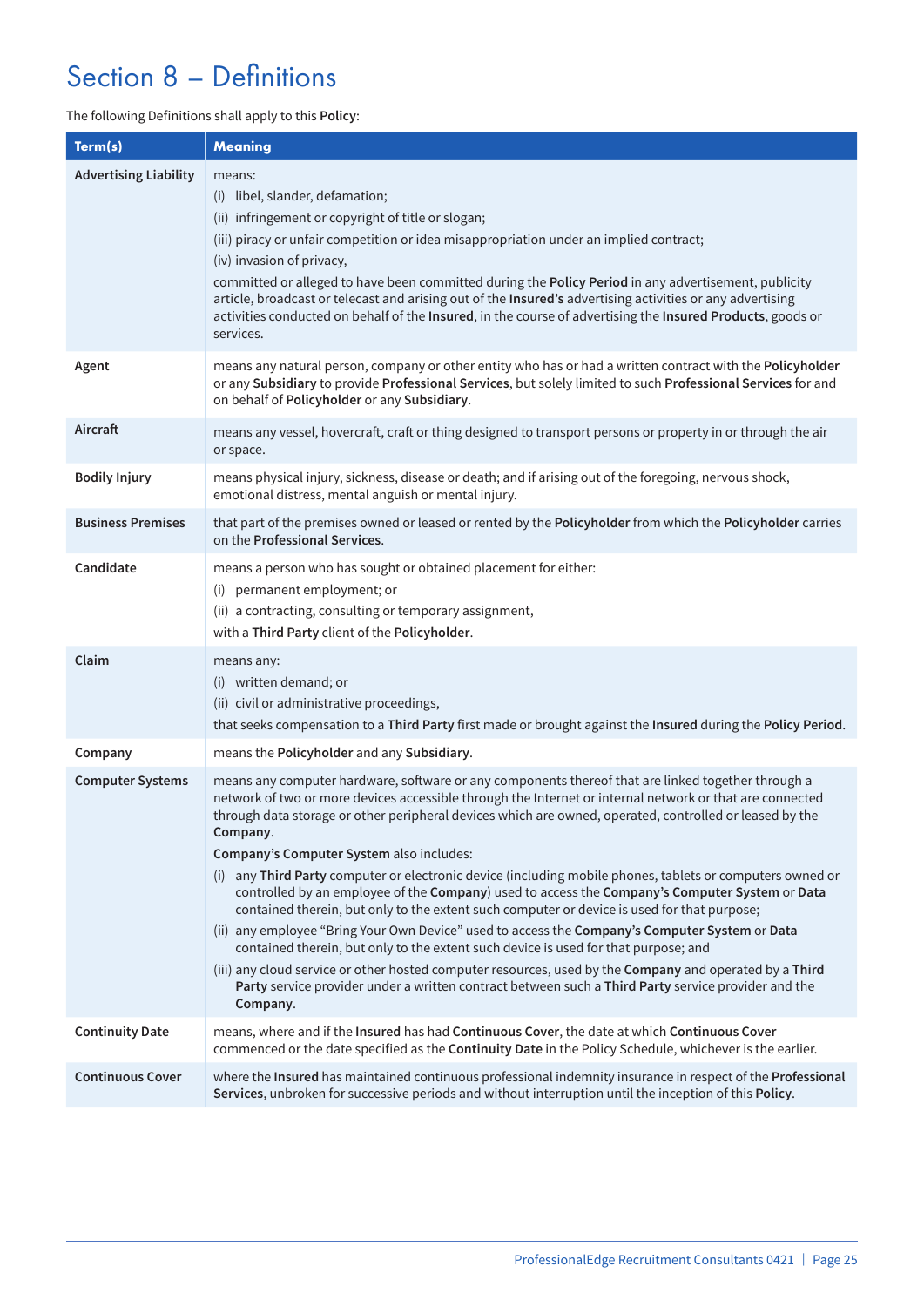| Term(s)                                         | <b>Meaning</b>                                                                                                                                                                                                                                                                                                                                                                                                                                                                                                                                                                                                                                                                                                                                                                                                                                                                                                                                                                                                 |
|-------------------------------------------------|----------------------------------------------------------------------------------------------------------------------------------------------------------------------------------------------------------------------------------------------------------------------------------------------------------------------------------------------------------------------------------------------------------------------------------------------------------------------------------------------------------------------------------------------------------------------------------------------------------------------------------------------------------------------------------------------------------------------------------------------------------------------------------------------------------------------------------------------------------------------------------------------------------------------------------------------------------------------------------------------------------------|
| <b>Damages</b>                                  | means any amount that an Insured shall be legally liable to pay as compensation to a Third Party in respect<br>of judgments rendered against an Insured, or for settlements which conform with the consent requirements<br>set out in the "Claims" Conditions.                                                                                                                                                                                                                                                                                                                                                                                                                                                                                                                                                                                                                                                                                                                                                 |
| Data                                            | means any electronically stored digital or digitised information or media stored on the Company's Computer<br>System or, an Outside Service Provider Computer System.                                                                                                                                                                                                                                                                                                                                                                                                                                                                                                                                                                                                                                                                                                                                                                                                                                          |
| <b>Defence Costs</b>                            | means reasonable fees, costs and expenses incurred by or on behalf of the Insured in the investigation,<br>defence, adjustment, settlement or appeal of any Claim or of any other claim, writ, summons, impending<br>proceedings, impending prosecution or inquest arising directly from an Occurrence. "Defence Costs" shall<br>not mean any internal or overhead expenses of any Insured or the costs of any Insured's time.                                                                                                                                                                                                                                                                                                                                                                                                                                                                                                                                                                                 |
| <b>Direct Financial Loss</b>                    | means direct financial loss caused by the loss of any currency, coins, bank notes, bullion, cheques, travellers'<br>cheques, money orders, postal orders, precious metals, stamps, coupons or Securities owned by the<br>Policyholder or any Subsidiary.<br>"Direct Financial Loss" does not include: (i) cryptocurrency, wages, salaries or other remuneration or<br>benefits paid by the Policyholder or any Subsidiary to its Employees, partners, principals or directors; (ii)<br>complete or partial non-payment or default under any credit arrangement; or (iii) any costs, fees or other<br>expenses incurred by the Insured in prosecuting or defending any demand, claim or legal proceeding<br>resulting from a Direct Financial Loss which is covered under this Policy.                                                                                                                                                                                                                          |
| <b>Dishonest Act</b>                            | means any fraudulent or dishonest act committed by an Employee other than a volunteer (acting alone or<br>in collusion with others) with the principal intent to cause the Policyholder or any Subsidiary to sustain a<br>Direct Financial Loss and results in the Employee making an improper financial gain for themselves or for<br>any other individual or entity intended by the Employee to receive such gain.                                                                                                                                                                                                                                                                                                                                                                                                                                                                                                                                                                                           |
| Discovered,<br>Discovers or<br><b>Discovery</b> | means when any of the Policyholder's, or a Subsidiary's partners, principals, directors, officers, departmental<br>seniors, senior managers or equivalent (who are not in collusion with an Employee who has or is attempting<br>to commit a Dishonest Act) first becomes aware of any facts which would cause a reasonable person to<br>assume that a Direct Financial Loss which may be covered under this Policy has been or is likely to be<br>incurred, even though the exact amount or details of the Direct Financial Loss are not known at the time the<br>person first became aware of such facts. The first Discovery constitutes Discovery by each and every Insured.                                                                                                                                                                                                                                                                                                                               |
| <b>Documents</b>                                | means all documents of any nature whatsoever including computer record and electronic or digitised data;<br>but does not include any currency, negotiable instruments or records thereof.                                                                                                                                                                                                                                                                                                                                                                                                                                                                                                                                                                                                                                                                                                                                                                                                                      |
| Employee                                        | For Section 1 - Professional Indemnity only means any:<br>(i) natural person, other than a director partner or principal, who is or has been expressly engaged as an<br>employee under a contract of employment with the Policyholder or any Subsidiary; and<br>(ii) contractor or consultant who:<br>(a) has a written contract with the Policyholder or Subsidiary to perform Professional Services solely<br>for and on behalf of an Insured;<br>(b) a deemed worker under the workers compensation laws of the Commonwealth of Australia or State<br>or Territory in which the contractor or consultant is performing Professional Services on behalf of any<br>Policyholder or Subsidiary; and<br>(c) volunteer solely under the direction and direct supervision of the Policyholder or any Subsidiary.<br>For Section 2 – Public Liability only means any natural person who is or has been expressly engaged as an<br>employee under a contract of employment with the Policyholder or any Subsidiary. |
| Family                                          | means any parent or dependant, child, sibling, spouse or partner of an Insured.                                                                                                                                                                                                                                                                                                                                                                                                                                                                                                                                                                                                                                                                                                                                                                                                                                                                                                                                |
| Fraud/Dishonesty                                | means any actual or alleged fraudulent or dishonest conduct.                                                                                                                                                                                                                                                                                                                                                                                                                                                                                                                                                                                                                                                                                                                                                                                                                                                                                                                                                   |
| Inquiry                                         | means an administrative or regulatory proceeding or official investigation into the performance of Professional<br>Services of the Policyholder or Subsidiary, and that the Policyholder or Subsidiary are compelled to attend.                                                                                                                                                                                                                                                                                                                                                                                                                                                                                                                                                                                                                                                                                                                                                                                |
| <b>Inquiry Costs</b>                            | means reasonable and necessary fees, costs, expenses incurred by the Insured with the prior written consent<br>of the Insurer.                                                                                                                                                                                                                                                                                                                                                                                                                                                                                                                                                                                                                                                                                                                                                                                                                                                                                 |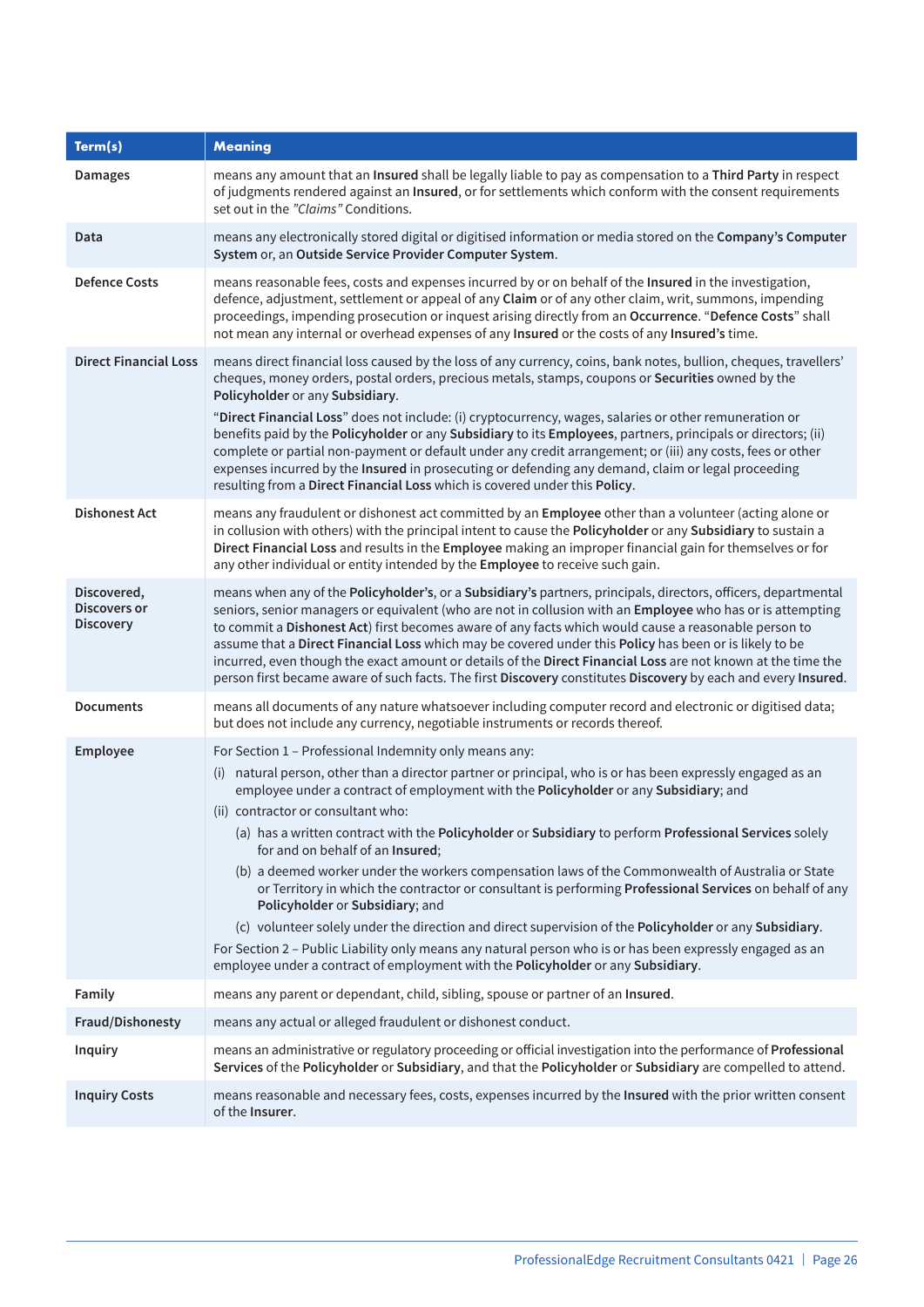| Term(s)                                    | <b>Meaning</b>                                                                                                                                                                                                                                                                                                                                                                                                                                                                                                                                                                                                                                                                                                                                                                                                                |
|--------------------------------------------|-------------------------------------------------------------------------------------------------------------------------------------------------------------------------------------------------------------------------------------------------------------------------------------------------------------------------------------------------------------------------------------------------------------------------------------------------------------------------------------------------------------------------------------------------------------------------------------------------------------------------------------------------------------------------------------------------------------------------------------------------------------------------------------------------------------------------------|
| Insured                                    | means:<br>(i) the Policyholder or any Subsidiary;<br>(ii) any natural person, who is or has been a principal, partner or director of the Policyholder or any<br>Subsidiary;<br>(iii) any Employee; and<br>(iv) any temporary contract labour, self-employed persons, labour-only subcontractors, solely under contract<br>with, and under the direction and direct supervision of the Policyholder or any Subsidiary;<br>but only when providing Professional Services in the foregoing capacities.<br>"Insured" also includes the lawful spouse or domestic partner in the event of death or incapacitation of an<br>Insured or any estate, or legal representatives of any Insured described in (ii) and (iii) of this definition with<br>respect to the Insured's provision of Professional Services in any such capacity. |
| <b>Insured Products</b>                    | means anything, including any packaging or container thereof (after it has ceased to be in the possession<br>or control of the Insured) manufactured, grown, extracted, produced, processed, assembled, constructed,<br>erected, installed, repaired, serviced, treated, sold, supplied, resupplied or distributed by the Insured.                                                                                                                                                                                                                                                                                                                                                                                                                                                                                            |
| <b>Insurer</b>                             | means AIG Australia Limited ABN 93 004 727 753, AFSL 381686, of Level 19, 2 Park Street, Sydney, NSW 2000.                                                                                                                                                                                                                                                                                                                                                                                                                                                                                                                                                                                                                                                                                                                    |
| Intellectual<br><b>Property Rights</b>     | means:<br>(i) any intellectual property, licenses, copyright, trademark, service mark, registered designs, CAD drawings,<br>drawings, patents, pass off;<br>(ii) Trade Secrets; and<br>(iii) confidentiality,<br>of any Third Party.                                                                                                                                                                                                                                                                                                                                                                                                                                                                                                                                                                                          |
| <b>Internet Operations</b>                 | means the following:<br>(i) use of electronic mail systems by the Insured's Employees, including part-time and temporary staff, and<br>others within the Insured's organisation;<br>(ii) access through the Insured's network to the world wide web or a public internet site by the Insured's<br>Employees, including part-time and temporary staff, and others within the Insured's organisation;<br>(iii) access to the Insured's intranet (meaning internal company information and computing resources) which<br>is made available through the world wide web for the Insured's customers or other outside the Insured's<br>organisation; and<br>(iv) the operation and maintenance of the Insured's web site.                                                                                                           |
| <b>Limit of Liability</b>                  | means the amount specified as such in the Schedule.                                                                                                                                                                                                                                                                                                                                                                                                                                                                                                                                                                                                                                                                                                                                                                           |
| Misleading or<br><b>Deceptive Conduct</b>  | means any actual or alleged misleading or deceptive conduct at law or under the Competition and Consumer<br>Act 2010 (Cth), Corporations Act 2001 (Cth), Australian Securities and Investments Commission Act 2001 (Cth), or<br>any similar provisions in the States' Fair Trading Acts.                                                                                                                                                                                                                                                                                                                                                                                                                                                                                                                                      |
| Money                                      | means any currency, coins, bank notes, bullion, cheques, travellers' cheques, money orders, postal orders,<br>precious metals, stamps, coupons or cryptocurrencies.                                                                                                                                                                                                                                                                                                                                                                                                                                                                                                                                                                                                                                                           |
| <b>Motor Vehicle</b>                       | means any type of machine on wheels or on caterpillar tracks made or intended to be propelled by means<br>other than manual or animal power.                                                                                                                                                                                                                                                                                                                                                                                                                                                                                                                                                                                                                                                                                  |
| <b>Occurrence</b>                          | means an event, including continuous or repeated exposure to substantially the same general conditions,<br>which results in Personal Injury, or Property Damage neither expected not intended from the Insured's<br>standpoint.                                                                                                                                                                                                                                                                                                                                                                                                                                                                                                                                                                                               |
| Organisation                               | means any parent company or other entity which is or has been at any time directly or indirectly owned,<br>controlled or managed by any Insured.                                                                                                                                                                                                                                                                                                                                                                                                                                                                                                                                                                                                                                                                              |
| <b>Outside Service</b><br>Provider ('OSP') | an entity which is not owned, operated or controlled by the Company that the Company has appointed to<br>provide specified services (including webhosting, payment processing and IT security data collection, data<br>processing, delegation of data processing, storage of data and/or deletion or destruction of data) which<br>would otherwise be provided internally whether based on an express contractual agreement, but only to the<br>extent of the provision of such services.                                                                                                                                                                                                                                                                                                                                     |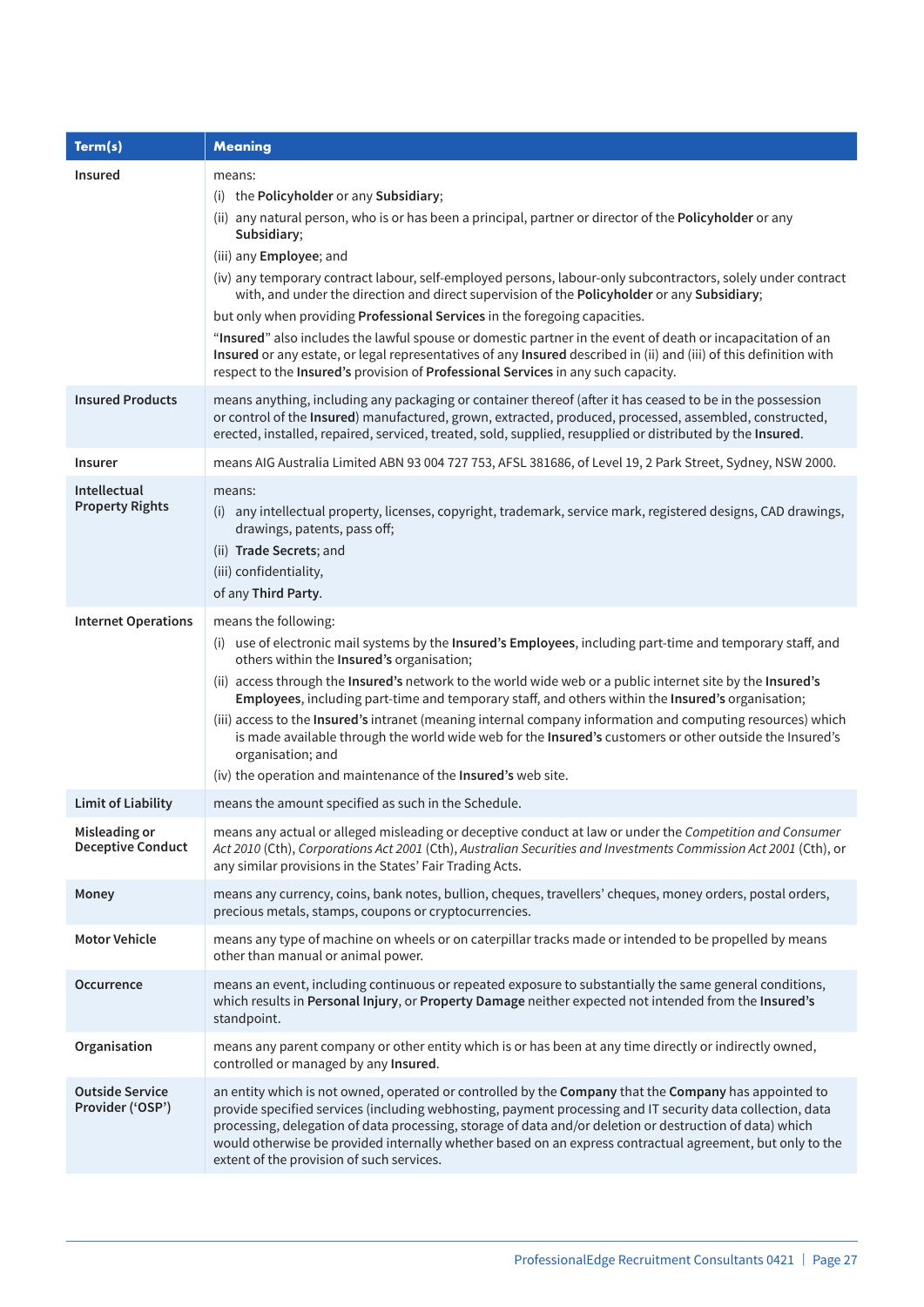| Term(s)                                       | <b>Meaning</b>                                                                                                                                                                                                                                                                                                                                                                                                                                                                                                                                                                                                                                                                                                                                                                                                                                                                                                                                                                                                        |
|-----------------------------------------------|-----------------------------------------------------------------------------------------------------------------------------------------------------------------------------------------------------------------------------------------------------------------------------------------------------------------------------------------------------------------------------------------------------------------------------------------------------------------------------------------------------------------------------------------------------------------------------------------------------------------------------------------------------------------------------------------------------------------------------------------------------------------------------------------------------------------------------------------------------------------------------------------------------------------------------------------------------------------------------------------------------------------------|
| Personal Injury                               | means:<br>(i) Bodily Injury;<br>(ii) false arrest, false imprisonment, malicious prosecution and humiliation;<br>(iii) libel, slander, defamation of character;<br>(iv) wrongful entry or wrongful eviction or other invasion of the right of private occupancy;<br>(v) assault and battery not committed by or at the direction of the Insured unless committed for the purpose<br>of preventing or eliminating danger to persons or property,<br>which occurs during the Policy Period.                                                                                                                                                                                                                                                                                                                                                                                                                                                                                                                             |
| <b>Policy</b>                                 | means this document the Policy Schedule and any endorsement or notice we give you in writing.                                                                                                                                                                                                                                                                                                                                                                                                                                                                                                                                                                                                                                                                                                                                                                                                                                                                                                                         |
| <b>Policy Period</b>                          | means the period of time specified in the Schedule unless the Policy is cancelled in which event the Policy<br><b>Period</b> will end on the effective date of the cancellation.                                                                                                                                                                                                                                                                                                                                                                                                                                                                                                                                                                                                                                                                                                                                                                                                                                      |
| Policyholder                                  | means the entity or natural person specified as such in the Schedule.                                                                                                                                                                                                                                                                                                                                                                                                                                                                                                                                                                                                                                                                                                                                                                                                                                                                                                                                                 |
| <b>Pollutants</b>                             | means, but is not limited to, any solid, liquid, biological, radiological, gaseous or thermal irritant or<br>contaminant whether occurring naturally or otherwise, including asbestos, smoke, vapour, soot, fibres,<br>mould, spores, fungus, germs, fumes, acids, alkalis, nuclear or radioactive material of any sort, chemicals or<br>waste. "Waste" includes, but is not limited to, material to be recycled, reconditioned or reclaimed.                                                                                                                                                                                                                                                                                                                                                                                                                                                                                                                                                                         |
| Premium                                       | means the amount specified as such in the Schedule and any premium adjustment reflected in an<br>Endorsement to this Policy.                                                                                                                                                                                                                                                                                                                                                                                                                                                                                                                                                                                                                                                                                                                                                                                                                                                                                          |
| Professional<br><b>Services</b>               | means:<br>(i) recruitment and placement services on behalf of the employers with respect to Candidates, including:<br>(a) payment of remuneration;<br>(b) deduction of appropriate taxation;<br>(c) workers' compensation payments;<br>(d) superannuation guarantee charges; and<br>(ii) employment consulting services in the areas of:<br>(a) occupational health & safety;<br>(b) human resources;<br>(c) employment equal opportunity;<br>(d) employee relations;<br>(e) change management;<br>(f) outplacement; and<br>(iii) marketing and advertising of candidate positions;<br>(iv) psychological & numerical testing;<br>(v) migration advice by registered migration agents;<br>(vi) employment matching services;<br>(vii) training & employment induction services;<br>(viii) employment history, background, reference and police verification and validation services;<br>(ix) resume and Candidate interview preparation services;<br>(x) other, as advised to, and agreed in writing by, the Insurer. |
| Proportionate<br><b>Liability Legislation</b> | means the following legislation, as amended from time to time: Civil Liability Act 2002 (NSW) Pt 4, Wrongs Act<br>1958 (Vic) Pt IVAA, Civil Liability Act 2002 (WA) Pt 1F, Civil Liability Act 2003 (Qld) Pt 2, Civil Law (Wrongs) Act 2002<br>(ACT) Ch 7A, Proportionate Liability Act 2005 (NT), Civil Liability Act 2002 (Tas) Part 9A, Law Reform (Contributory<br>Negligence and Apportionment of Liability) Act 2001 (SA) Pt 3, Competition and Consumer Act 2010 (Cth),<br>Development Act 1993 (SA) s72, Building Act 2004 (ACT) s141 and Building Act 2000 (Tas) s252, and any similar<br>legislation.                                                                                                                                                                                                                                                                                                                                                                                                       |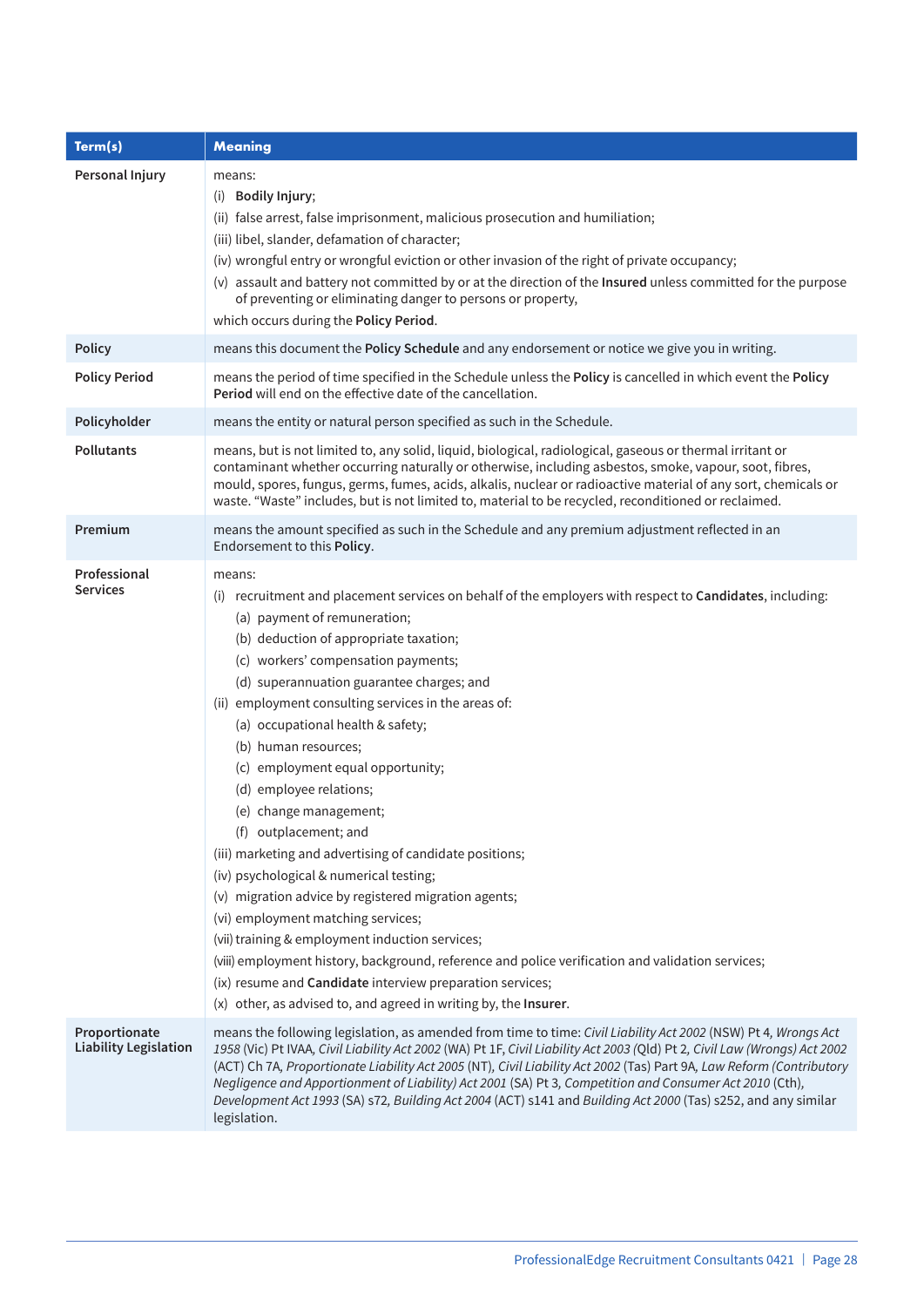| Term(s)                 | <b>Meaning</b>                                                                                                                                                                                                                                                                                                                                                                                                                                                                                                                                                                                   |
|-------------------------|--------------------------------------------------------------------------------------------------------------------------------------------------------------------------------------------------------------------------------------------------------------------------------------------------------------------------------------------------------------------------------------------------------------------------------------------------------------------------------------------------------------------------------------------------------------------------------------------------|
| <b>Property Damage</b>  | means<br>a) physical damage to or destruction of tangible property including the loss of use of that property thereof.<br>All such loss of use shall be deemed to happen at the time of the physical damage that caused it; or<br>b) loss of use of tangible property which has not been physically damaged or destroyed provided such loss<br>of use is caused by physical damage to or destruction of other tangible property which first happened during<br>the Policy Period.                                                                                                                |
| Retention               | means the amount specified as such in the Schedule.                                                                                                                                                                                                                                                                                                                                                                                                                                                                                                                                              |
| <b>Retroactive Date</b> | means the date specified as such in the Schedule.                                                                                                                                                                                                                                                                                                                                                                                                                                                                                                                                                |
| <b>Run-Off Event</b>    | means where the Policyholder:<br>(i) ceases to exist, operate or provide Professional Services; or<br>(ii) consolidates with, merges into, or sells more than fifty percent (50%) of its assets or equity to, any other<br>person or group of persons acting in concert.                                                                                                                                                                                                                                                                                                                         |
| <b>Securities</b>       | means any negotiable or non-negotiable instruments or contracts representing Money or other property<br>including but not limited to shares, preference shares, stocks, debentures, warrants, options, bonds,<br>promissory notes or other equity or debt security.                                                                                                                                                                                                                                                                                                                              |
| <b>Senior Lawyer</b>    | means a senior lawyer to be mutually agreed upon by the Insurer and relevant Insured, or in the absence<br>of agreement, to be appointed by the nominee of the law society (or similar organisation) selected by the<br>Insurer.                                                                                                                                                                                                                                                                                                                                                                 |
| Subsidiary              | means companies in which the Policyholder either directly, or indirectly through one or more of its<br>Subsidiaries, currently or previously;<br>(i) controls the composition of the board of directors;<br>(ii) controls more than half of the voting power; or<br>(iii) holds more than half of the issued share capital.<br>For any Subsidiary or any Insured thereof, cover under this Policy shall only apply to a Claim or loss insured<br>by this Policy arising from the performance of Professional Services by such entity or company while it is a<br>Subsidiary of the Policyholder. |
| <b>Third Party</b>      | means any entity or natural person; provided, however, Third Party does not mean any:<br>(i) Insured; or<br>(ii) other entity or natural person having a direct or indirect financial interest or executive role in the<br>operation of the Policyholder or any Subsidiary.                                                                                                                                                                                                                                                                                                                      |
| <b>Tool of Trade</b>    | means any Motor Vehicle which has a tool or plant forming part of or attached to or used in connection with<br>it while such tool or plant is engaged on a work site, but does not include:<br>Motor Vehicles whilst in transit to or from any worksite; or<br>(i)<br>(ii) Motor Vehicles used for transport or haulage.                                                                                                                                                                                                                                                                         |
| <b>Trade Secret</b>     | means information that derives independent economic value, actual or potential, from not being generally<br>known and not being readily ascertainable through proper means by other persons.                                                                                                                                                                                                                                                                                                                                                                                                     |
| <b>Trust</b>            | means any entity or trustee or former trustee of a trust which is or has been at any time directly or indirectly<br>owned, controlled or managed by any:<br>(a) Insured;<br>(b) Family; or<br>(c) Organisation,<br>or of a trust where an Insured or any Family is a beneficiary or the appointor.                                                                                                                                                                                                                                                                                               |
| Watercraft              | means any vessel, craft or thing made or intended to float on or in or travel on or through or under water.                                                                                                                                                                                                                                                                                                                                                                                                                                                                                      |